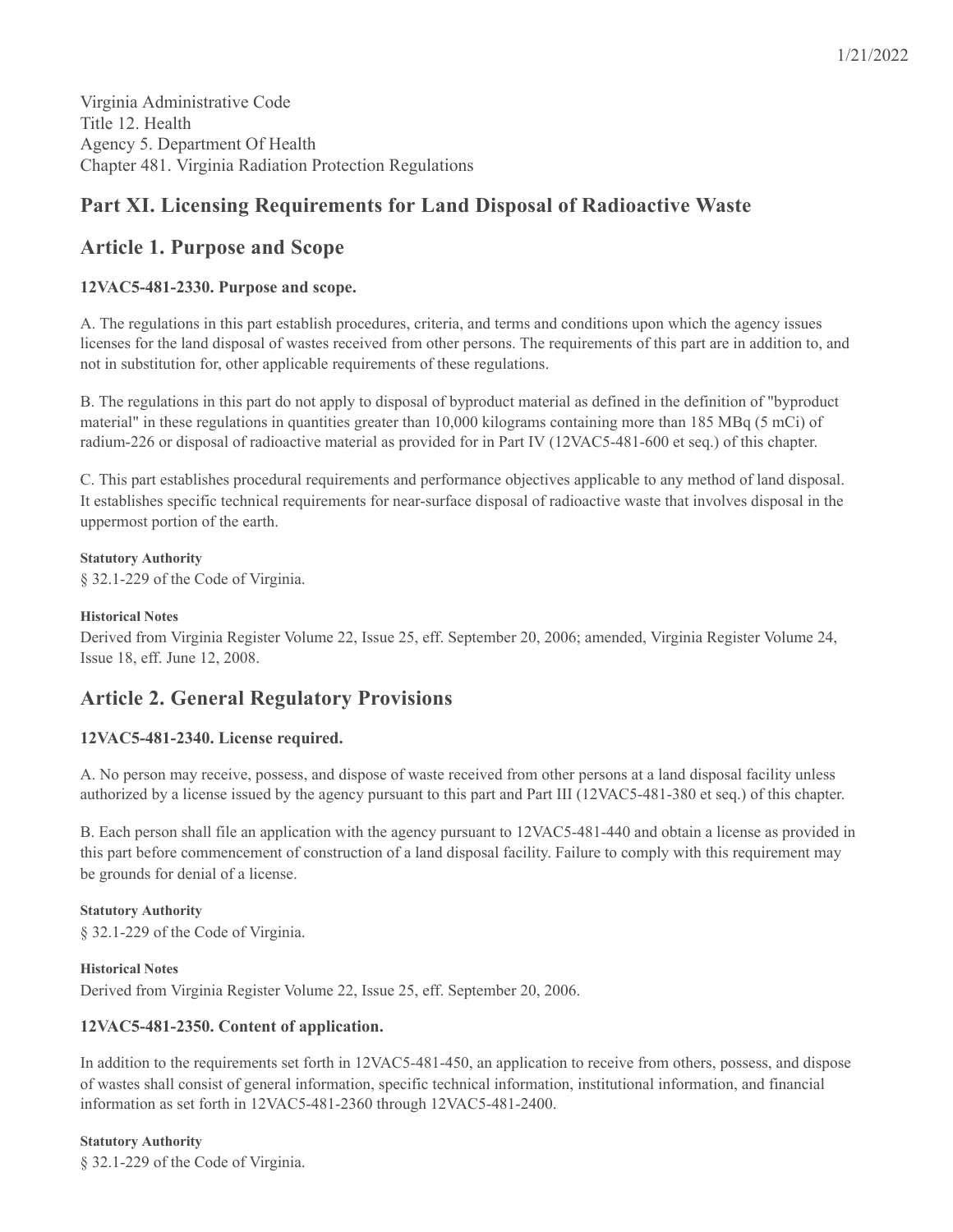#### **Historical Notes**

Derived from Virginia Register Volume 22, Issue 25, eff. September 20, 2006.

## **12VAC5-481-2360. General information.**

The general information shall include each of the following:

1. Identity of the applicant including:

a. The full name, address, telephone number, and description of the business or occupation of the applicant;

b. If the applicant is a partnership, the name and address of each partner and the principal location where the partnership does business;

c. If the applicant is a corporation or an unincorporated association, (i) the state where it is incorporated or organized and the principal location where it does business, and (ii) the names and addresses of its directors and principal officers; and

d. If the applicant is acting as an agent or representative of another person in filing the application, all information required under this subsection must be supplied with respect to the other person.

2. Qualifications of the applicant:

a. The organizational structure of the applicant, both offsite and onsite, including a description of lines of authority and assignments of responsibilities, whether in the form of administrative directives, contract provisions, or otherwise;

b. The technical qualifications, including training and experience, of the applicant and members of the applicant's staff to engage in the proposed activities. Minimum training and experience requirements for personnel filling key positions described in subdivision 2 a of this section must be provided.

c. A description of the applicant's personnel training program; and

d. The plan to maintain an adequate complement of trained personnel to carry out waste receipt, handling, and disposal operations in a safe manner.

- 3. A description of:
- a. The location of the proposed disposal site;
- b. The general character of the proposed activities;
- c. The types and quantities of waste to be received, possessed, and disposed of;
- d. Plans for use of the land disposal facility for purposes other than disposal of wastes; and
- e. The proposed facilities and equipment.

4. Proposed schedules for construction, receipt of waste, and first emplacement of waste at the proposed land disposal facility.

#### **Statutory Authority**

§ 32.1-229 of the Code of Virginia.

#### **Historical Notes**

Derived from Virginia Register Volume 22, Issue 25, eff. September 20, 2006.

## **12VAC5-481-2370. Specific technical information.**

The specific technical information shall include the following information needed for demonstration that the performance objectives and the applicable technical requirements of this part will be met: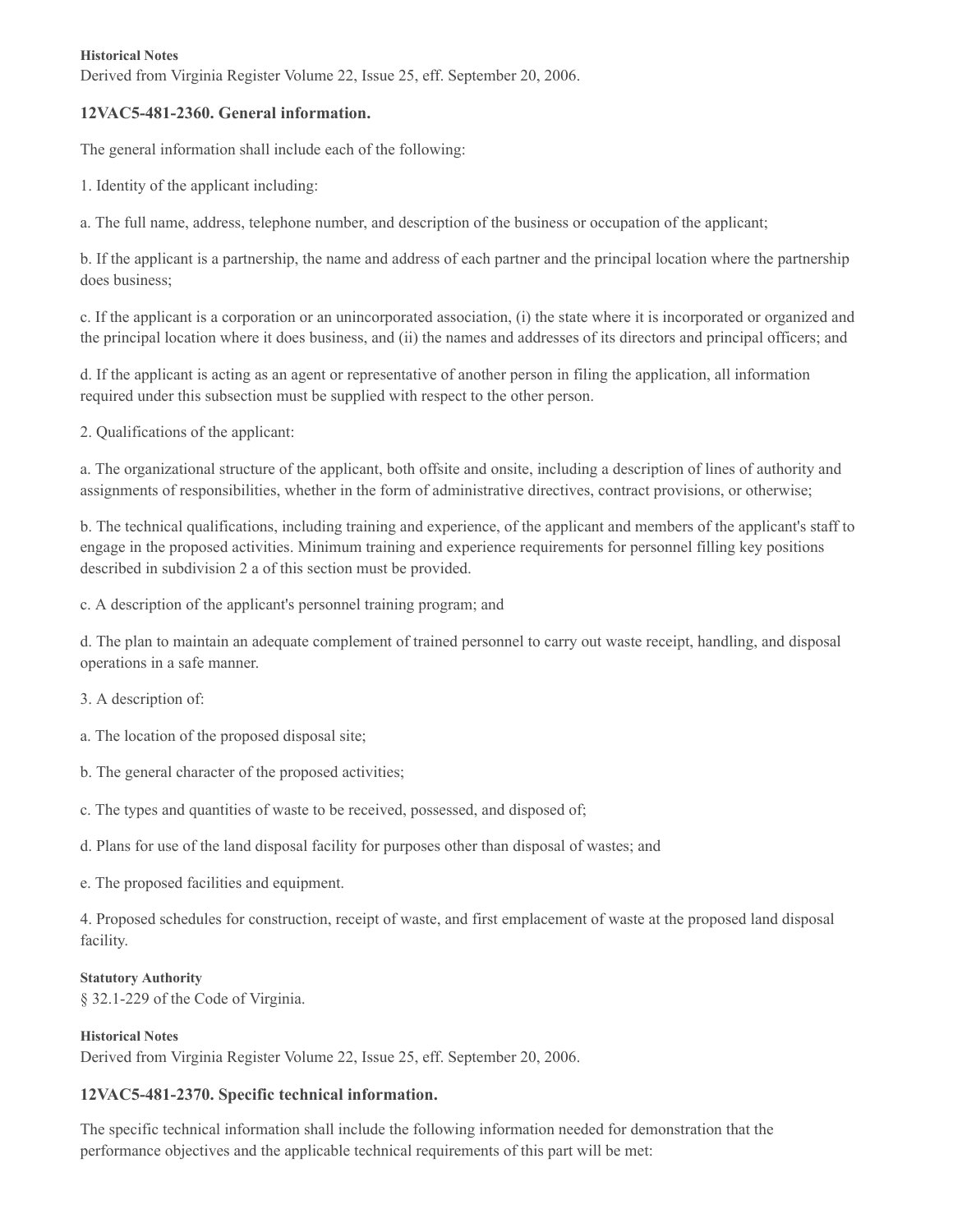1. A description of the natural and demographic disposal site characteristics as determined by disposal site selection and characterization activities. The description shall include geologic, geochemical, geotechnical, hydrologic, ecologic, archaelogic, meteorologic, climatologic, and biotic features of the disposal site and vicinity.

2. A description of the design features of the land disposal facility and the disposal units. For near-surface disposal, the description shall include those design features related to infiltration of water; integrity of covers for disposal units; structural stability of backfill, wastes, and covers; contact of wastes with standing water; disposal site drainage; disposal site closure and stabilization; elimination to the extent practicable of long-term disposal site maintenance; inadvertent intrusion; occupational exposures; disposal site monitoring; and adequacy of the size of the buffer zone for monitoring and potential mitigative measures.

3. A description of the principal design criteria and their relationship to the performance objectives.

4. A description of the design basis natural events or phenomena and their relationship to the principal design criteria.

5. A description of codes and standards that the applicant has applied to the design and that will apply to construction of the land disposal facilities.

6. A description of the construction and operation of the land disposal facility. The description shall include as a minimum the methods of construction of disposal units; waste emplacement; the procedures for and areas of waste segregation; types of intruder barriers; onsite traffic and drainage systems; survey control program; methods and areas of waste storage; and methods to control surface water and groundwater access to the wastes. The description shall also include a description of the methods to be employed in the handling and disposal of wastes containing chelating agents or other nonradiological substances that might affect meeting the performance objectives of this part.

7. A description of the disposal site closure plan, including those design features that are intended to facilitate disposal site closure and to eliminate the need for ongoing active maintenance.

8. An identification of the known natural resources at the disposal site, whose exploitation could result in inadvertent intrusion into the wastes after removal of active institutional control.

9. A description of the kind, amount, classification and specifications of the radioactive material proposed to be received, possessed, and disposed of at the land disposal facility.

10. A description of the quality control program for the determination of natural disposal site characteristics and for quality control during the design, construction, operation, and closure of the land disposal facility and the receipt, handling, and emplacement of waste. Audits and managerial controls must be included.

11. A description of the radiation safety program for control and monitoring of radioactive effluents to ensure compliance with the performance objective in 12VAC5-481-2490 and occupational radiation exposure to ensure compliance with the requirements of Part IV (12VAC5-481-600 et seq.) of this chapter and to control contamination of personnel, vehicles, equipment, buildings, and the disposal site. Both routine operations and accidents shall be addressed. The program description must include procedures, instrumentation, facilities, and equipment.

12. A description of the environmental monitoring program to provide data to evaluate potential health and environmental impacts and the plan for taking corrective measures if migration is indicated.

13. A description of the administrative procedures that the applicant will apply to control activities at the land disposal facility.

**Statutory Authority** § 32.1-229 of the Code of Virginia.

**Historical Notes** Derived from Virginia Register Volume 22, Issue 25, eff. September 20, 2006.

## **12VAC5-481-2380. Technical analyses.**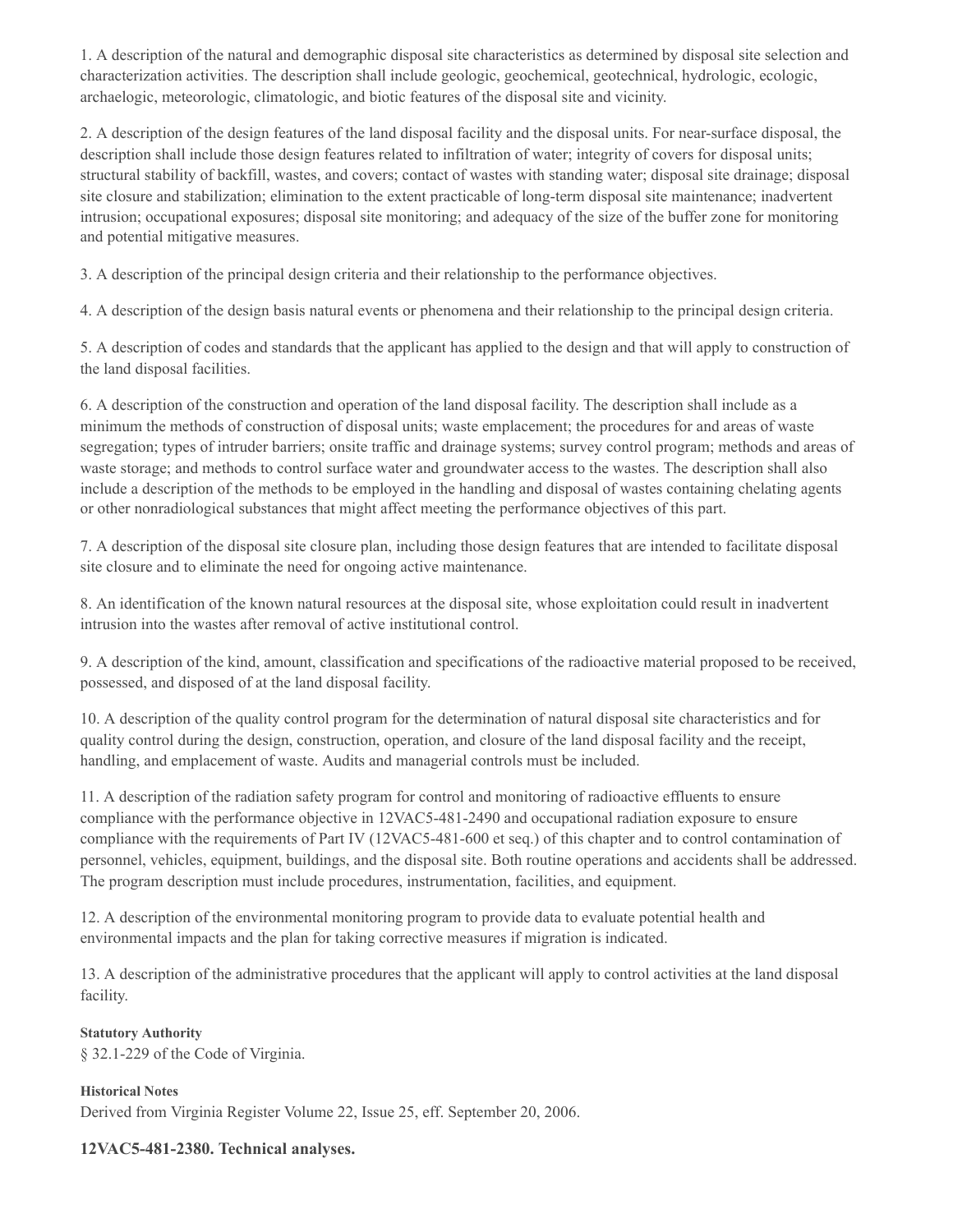The specific technical information shall also include the following analyses needed to demonstrate that the performance objectives of this part will be met:

1. Pathways analyzed in demonstrating protection of the general population from releases of radioactivity shall include air, soil, groundwater, surface water, plant uptake, and exhumation by burrowing animals. The analyses shall clearly identify and differentiate between the roles performed by the natural disposal site characteristics and design features in isolating and segregating the wastes. The analyses shall clearly demonstrate that there is reasonable assurance that the exposures to humans from the release of radioactivity will not exceed the limits set forth in 12VAC5-481-2490.

2. Analyses of the protection of individuals from inadvertent intrusion shall include demonstration that there is reasonable assurance the waste classification and segregation requirements will be met and that adequate barriers to inadvertent intrusion will be provided.

3. Analyses of the protection of individuals during operations shall include assessments of expected exposures due to routine operations and likely accidents during handling, storage, and disposal of waste. The analyses shall provide reasonable assurance that exposures will be controlled to meet the requirements of Part IV (12VAC5-481-600 et seq.) of this chapter.

4. Analyses of the long-term stability of the disposal site and the need for ongoing active maintenance after closure shall be based upon analyses of active natural processes such as erosion, mass wasting, slope failure, settlement of wastes and backfill, infiltration through covers over disposal areas and adjacent soils, and surface drainage of the disposal site. The analyses shall provide reasonable assurance that there will not be a need for ongoing active maintenance of the disposal site following closure.

**Statutory Authority**

§ 32.1-229 of the Code of Virginia.

## **Historical Notes**

Derived from Virginia Register Volume 22, Issue 25, eff. September 20, 2006.

## **12VAC5-481-2390. Institutional information.**

The institutional information submitted by the applicant shall include:

1. A certification by the federal or state agency that owns the disposal site that the federal or state agency is prepared to accept transfer of the license when the provisions of 12VAC5-481-2460 are met and will assume responsibility for institutional control after site closure and post-closure observation and maintenance.

2. Where the proposed disposal site is on land not owned by the federal or a state government, the applicant shall submit evidence that arrangements have been made for assumption of ownership in fee by the federal or a state agency before the agency issues a license.

**Statutory Authority** § 32.1-229 of the Code of Virginia.

**Historical Notes** Derived from Virginia Register Volume 22, Issue 25, eff. September 20, 2006.

## **12VAC5-481-2400. Financial information.**

The financial information shall be sufficient to demonstrate that the financial qualifications of the applicant are adequate to carry out the activities for which the license is sought and meet other financial assurance requirements of this part.

**Statutory Authority** § 32.1-229 of the Code of Virginia.

**Historical Notes** Derived from Virginia Register Volume 22, Issue 25, eff. September 20, 2006.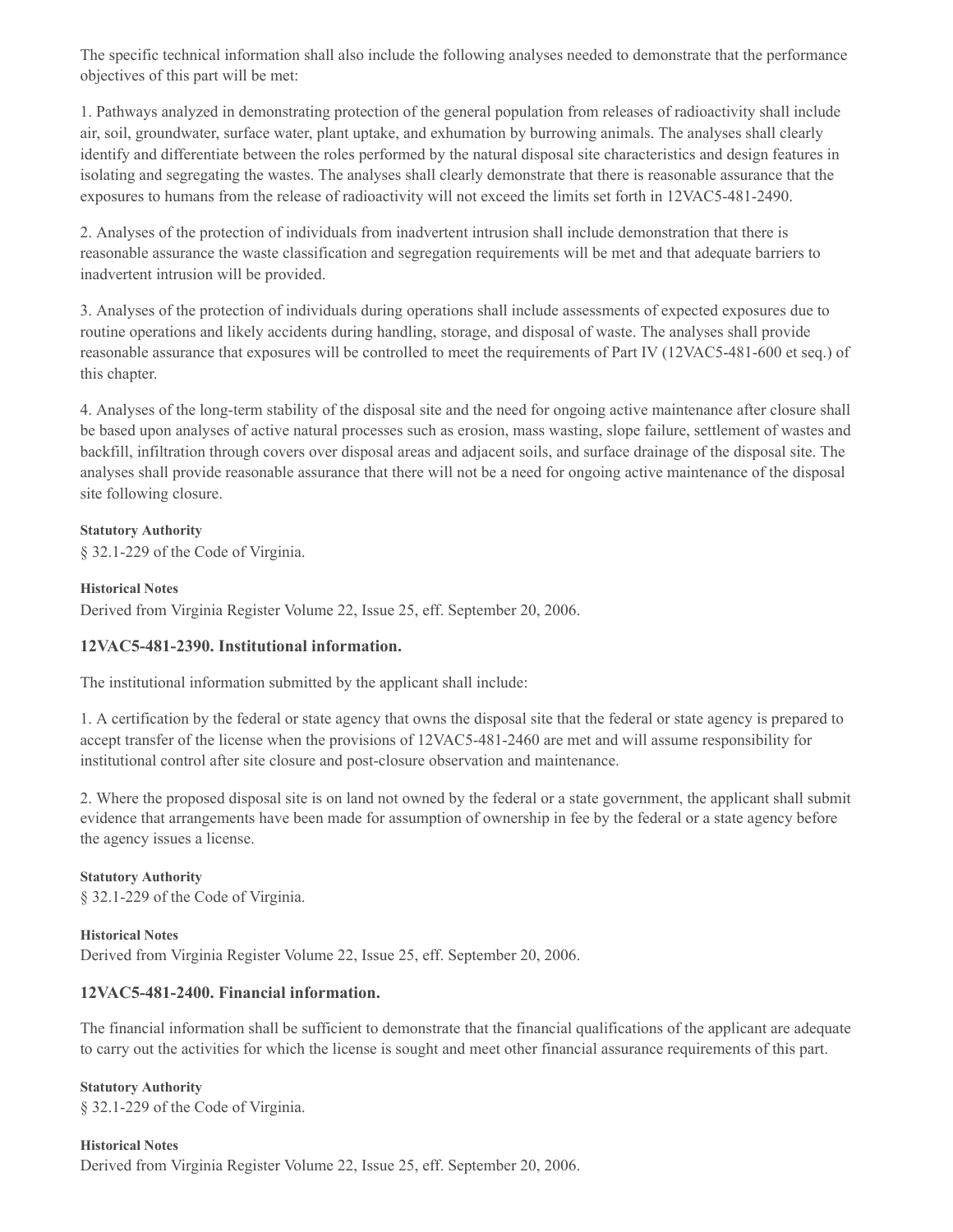## **12VAC5-481-2410. Requirements for issuance of a license.**

A license for the receipt, possession, and disposal of waste containing or contaminated with radioactive material will be issued by the agency upon finding that:

1. The issuance of the license will not constitute an unreasonable risk to the health and safety of the public;

2. The applicant is qualified by reason of training and experience to carry out the disposal operations requested in a manner that protects health and minimizes danger to life or property;

3. The applicant's proposed disposal site, disposal design, land disposal facility operations, including equipment, facilities, and procedures, disposal site closure, and post-closure institutional control are adequate to protect the public health and safety in that they provide reasonable assurance that the general population will be protected from releases of radioactivity as specified in the performance objective in 12VAC5-481-2490;

4. The applicant's proposed disposal site, disposal site design, land disposal facility operations, including equipment, facilities, and procedures, disposal site closure, and post-closure institutional control are adequate to protect the public health and safety in that they will provide reasonable assurance that individual inadvertent intruders are protected in accordance with the performance objective in 12VAC5-481-2520;

5. The applicant's proposed land disposal facility operations, including equipment, facilities, and procedures, are adequate to protect the public health and safety in that they will provide reasonable assurance that the standards for radiation protection set out in Part IV (12VAC5-481-600 et seq.) of this chapter will be met;

6. The applicant's proposed disposal site, disposal site design, land disposal facility operations, disposal site closure, and post-closure institutional control are adequate to protect the public health and safety in that they will provide reasonable assurance that long-term stability of the disposed waste and the disposal site will be achieved and will eliminate to the extent practicable the need for ongoing active maintenance of the disposal site following closure;

7. The applicant's demonstration provides reasonable assurance that the applicable technical requirements of this part will be met;

8. The applicant's proposal for institutional control provides reasonable assurance that such control will be provided for the length of time found necessary to ensure the findings in subdivisions 3 through 6 of this section and that the institutional control meets the requirements of 12VAC5-481-2580; and

9. The financial or surety arrangements meet the requirements of this part.

#### **Statutory Authority**

§ 32.1-229 of the Code of Virginia.

#### **Historical Notes**

Derived from Virginia Register Volume 22, Issue 25, eff. September 20, 2006.

## **12VAC5-481-2420. Conditions of licenses.**

A. A license issued under this part, or any right thereunder, may be transferred, assigned, or in any manner disposed of, either voluntarily or involuntarily, directly or indirectly, through transfer of control of the license to any person, only if the agency finds, after securing full information, that the transfer is in accordance with the provisions of the Act and gives its consent in writing in the form of a license amendment.

B. The licensee shall submit written statements under oath upon request of the agency, at any time before termination of the license, to enable the agency to determine whether the license should be modified, suspended, or revoked.

C. The license will be terminated only on the full implementation of the final closure plan as approved by the agency, including post-closure observation and maintenance.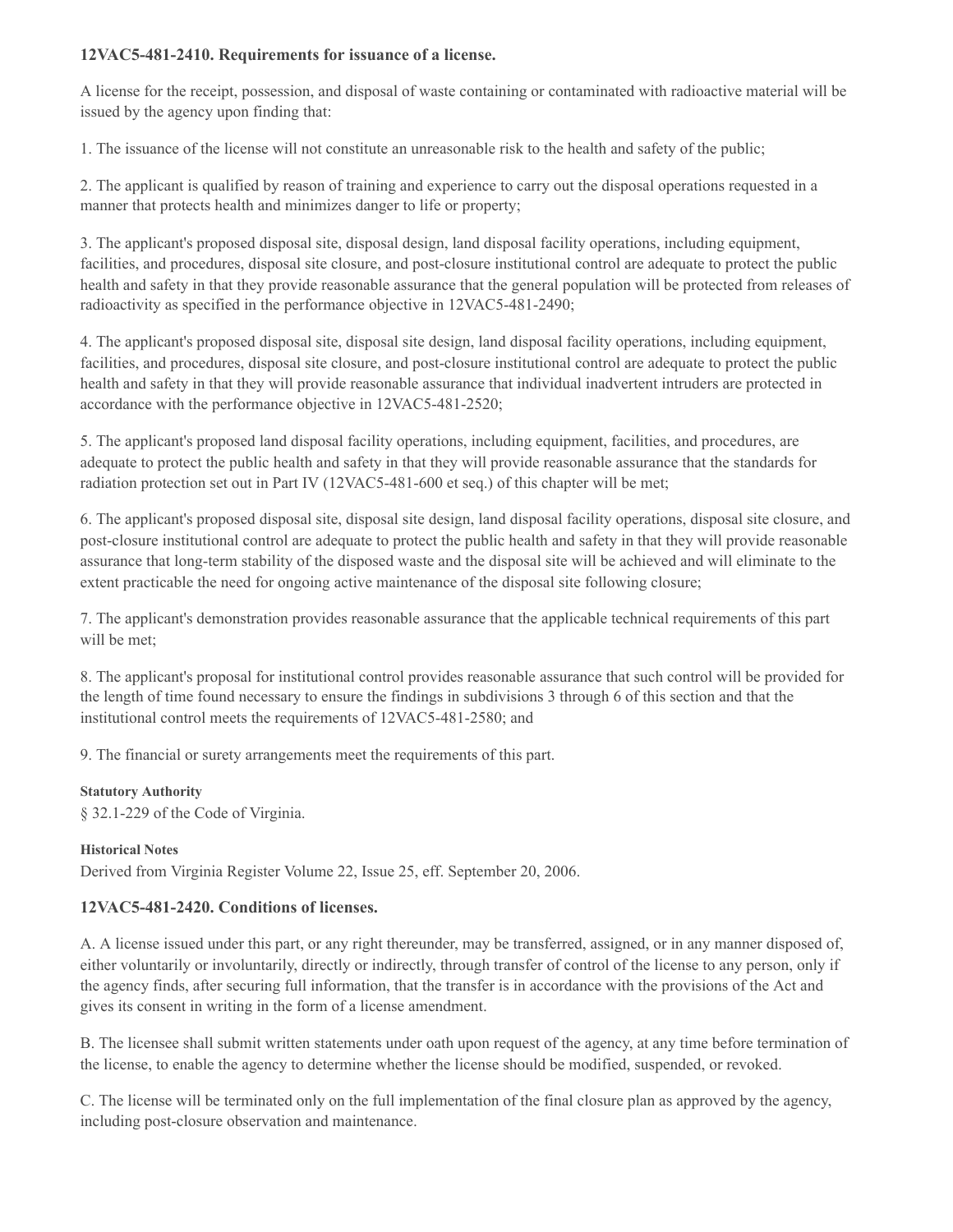D. The licensee shall be subject to the provisions of the Act now or hereafter in effect, and to all rules, regulations, and orders of the agency. The terms and conditions of the license are subject to amendment, revision, or modification, by reason of amendments to, or by reason of rules, regulations, and orders issued in accordance with the terms of the Act.

E. Each person licensed by the agency pursuant to the regulations in this part shall confine possession and use of materials to the locations and purposes authorized in the license.

F. The licensee shall not dispose of waste until the agency has inspected the land disposal facility and has found it to be in conformance with the description, design, and construction described in the application for a license.

G. The agency may incorporate in any license at the time of issuance, or thereafter, by appropriate rule, regulation or order, additional requirements and conditions with respect to the licensee's receipt, possession, and disposal of waste as it deems appropriate or necessary in order to:

1. Protect health or to minimize danger to life or property;

2. Require reports and the keeping of records, and to provide for inspections of activities under the license that may be necessary or appropriate to effectuate the purposes of the Act and regulations thereunder.

H. The authority to dispose of wastes expires on the date stated in the license. Any expiration date on a license applies only to the above ground activities and to the authority to dispose of waste. Failure to renew the license shall not relieve the licensee of responsibility for implementing site closure, post-closure observation, and transfer of the license to the site owner.

I. Each licensee shall notify the agency in writing immediately following the filing of a voluntary or involuntary petition for bankruptcy under any Chapter of Title 11 (Bankruptcy) of the United States Code by or against:

1. The licensee;

2. An entity (as that term is defined in 11 USC  $\S$  101(15)) controlling the licensee or listing the license or licensee as property of the estate; or

3. An affiliate (as that term is defined in 11 USC  $\S$  101(2)) of the licensee.

J. The notification specified in this section shall indicate the bankruptcy court in which the petition for bankruptcy was filed and the date of the filing of the petition.

#### **Statutory Authority**

§ 32.1-229 of the Code of Virginia.

#### **Historical Notes**

Derived from Virginia Register Volume 22, Issue 25, eff. September 20, 2006; amended, Virginia Register Volume 24, Issue 18, eff. June 12, 2008.

## **12VAC5-481-2430. Application for renewal or closure.**

A. An application for renewal or an application for closure under 12VAC5-481-2440 must be filed at least 90 days prior to license expiration.

B. Applications for renewal of a license must be filed in accordance with 12VAC5-481-2350 through 12VAC5-481- 2400. Applications for closure must be filed in accordance with 12VAC5-481-2440.

C. In any case in which a licensee has filed an application in proper form for renewal of a license, the license does not expire until the agency has taken final action on the application for renewal.

D. In determining whether a license will be renewed, the agency will apply the criteria set forth in 12VAC5-481-2410.

#### **Statutory Authority**

§ 32.1-229 of the Code of Virginia.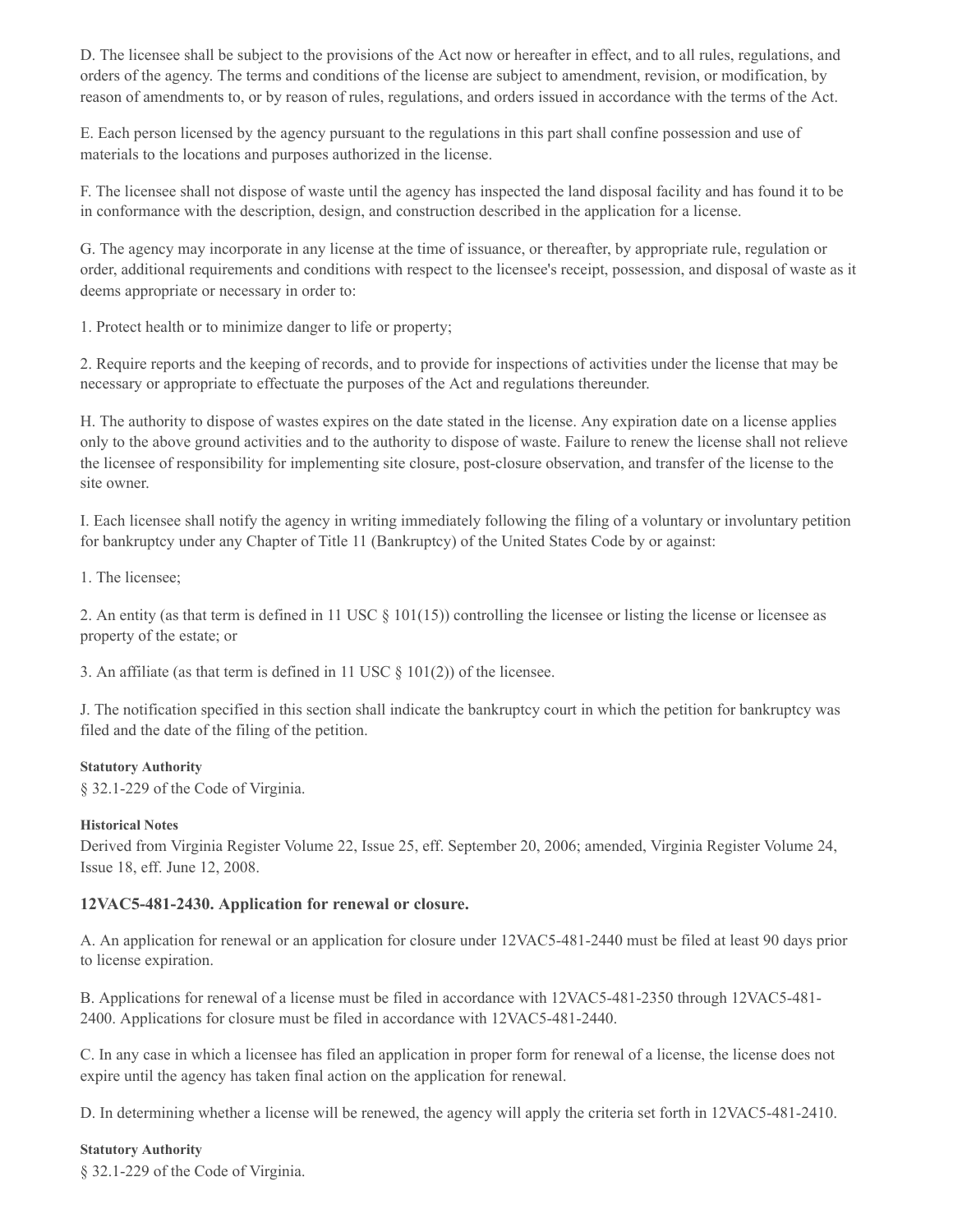#### **Historical Notes**

Derived from Virginia Register Volume 22, Issue 25, eff. September 20, 2006; amended, Virginia Register Volume 24, Issue 18, eff. June 12, 2008.

## **12VAC5-481-2440. Contents of application for site closure and stabilization.**

A. Prior to final closure of the disposal site, or as otherwise directed by the agency, the applicant shall submit an application to amend the license for closure. This closure application shall include a final revision and specific details of the disposal site closure plan included as part of the license application submitted under subdivision 7 of 12VAC5-481- 2370 that includes each of the following:

1. Any additional geologic, hydrologic, or other data pertinent to the long-term containment of emplaced wastes obtained during the operational period.

2. The results of tests, experiments, or any other analyses relating to backfill of excavated areas, closure and sealing, waste migration and interaction with emplacement media, or any other tests, experiments, or analysis pertinent to the long-term containment of emplaced waste within the disposal site.

3. Any proposed revision of plans for:

a. Decontamination and/or dismantlement of surface facilities;

b. Backfilling of excavated areas; or

c. Stabilization of the disposal site for post-closure care.

4. Any significant new information regarding the environmental impact of closure activities and long-term performance of the disposal site.

B. Upon review and consideration of an application to amend the license for closure submitted in accordance with subsection A of this section, the agency shall issue an amendment authorizing closure if there is reasonable assurance that the long-term performance objectives of this part will be met.

## **Statutory Authority**

§ 32.1-229 of the Code of Virginia.

## **Historical Notes**

Derived from Virginia Register Volume 22, Issue 25, eff. September 20, 2006.

# **12VAC5-481-2450. Post-closure observation and maintenance.**

The licensee shall observe, monitor, and carry out necessary maintenance and repairs at the disposal site until the site closure is complete and the license is transferred by the agency in accordance with 12VAC5-481-2460. Responsibility for the disposal site must be maintained by the licensee for five years. A shorter or longer time period for post-closure observation and maintenance may be established and approved as part of the site closure plan, based on site-specific conditions.

# **Statutory Authority**

§ 32.1-229 of the Code of Virginia.

## **Historical Notes**

Derived from Virginia Register Volume 22, Issue 25, eff. September 20, 2006.

# **12VAC5-481-2460. Transfer of license.**

Following closure and the period of post-closure observation and maintenance, the licensee may apply for an amendment to transfer the license to the disposal site owner. The license shall be transferred when the agency finds: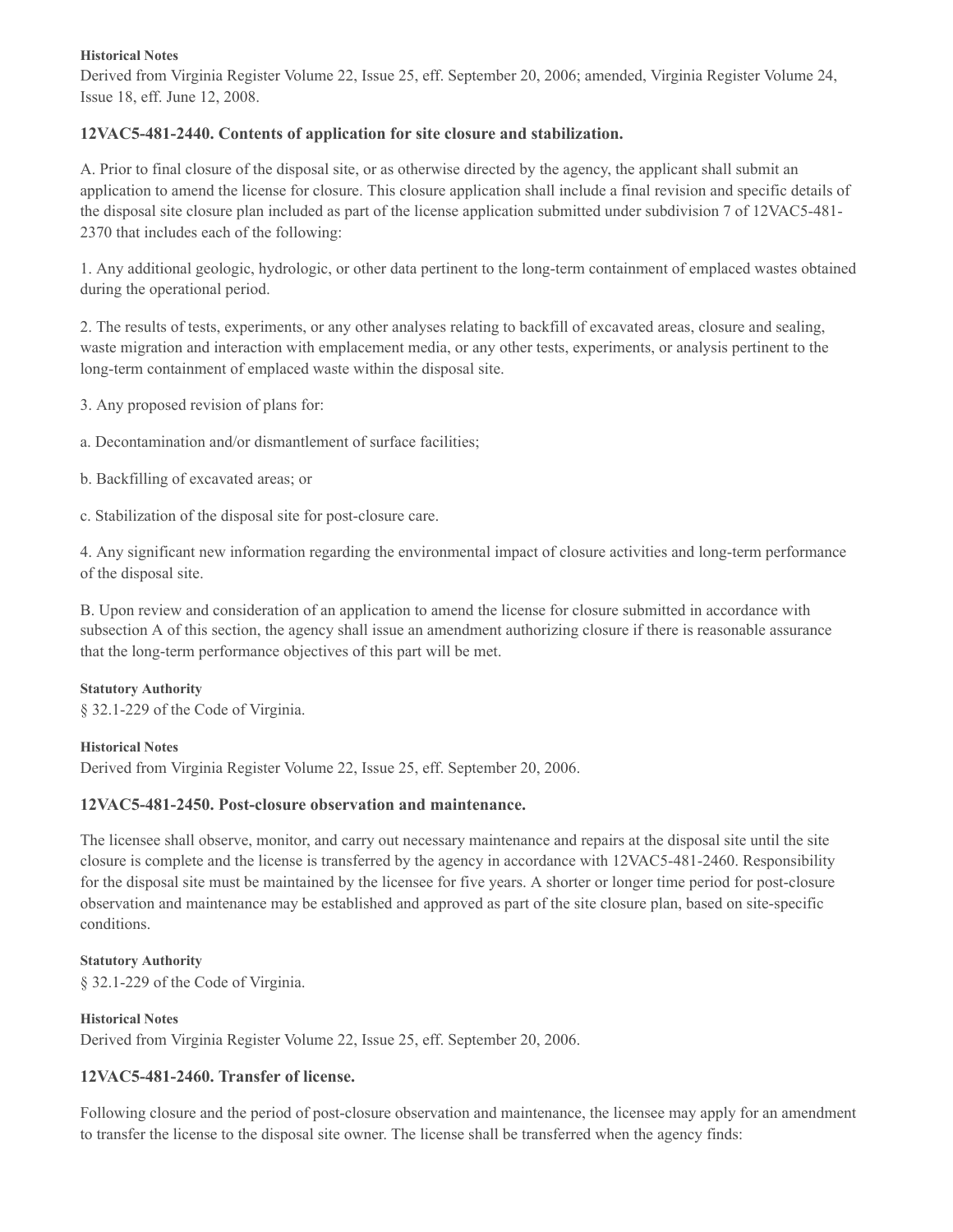1. That the closure of the disposal site has been made in conformance with the licensee's disposal site closure plan, as amended and approved as part of the license;

2. That reasonable assurance has been provided by the licensee that the performance objectives of this part are met;

3. That any funds and necessary records for care will be transferred to the disposal site owner;

4. That the post-closure monitoring program is operational for implementation by the disposal site owner; and

5. That the federal or state agency that will assume responsibility for institutional control of the disposal site is prepared to assume responsibility and ensure that the institutional requirements found necessary under subdivision 8 of 12VAC5- 481-2410 will be met.

#### **Statutory Authority**

§ 32.1-229 of the Code of Virginia.

#### **Historical Notes**

Derived from Virginia Register Volume 22, Issue 25, eff. September 20, 2006.

#### **12VAC5-481-2470. Termination of license.**

A. Following any period of institutional control needed to meet the requirements found necessary under 12VAC5-481- 2410, the licensee may apply for an amendment to terminate the license.

B. This application will be reviewed in accordance with the provisions of 12VAC5-481-450.

C. A license shall be terminated only when the agency finds:

1. That the institutional control requirements found necessary under 12VAC5-481-2410 8 have been met;

2. That any additional requirements resulting from new information developed during the institutional control period have been met; and

3. That permanent monuments or markers warning against intrusion have been installed.

#### **Statutory Authority**

§ 32.1-229 of the Code of Virginia.

#### **Historical Notes**

Derived from Virginia Register Volume 22, Issue 25, eff. September 20, 2006; amended, Virginia Register Volume 24, Issue 18, eff. June 12, 2008.

# **Article 3. General Performance Objectives**

## **12VAC5-481-2480. General requirement.**

Land disposal facilities shall be sited, designed, operated, closed, and controlled after closure so that reasonable assurance exists that exposures to individuals are within the requirements established in the performance objectives in 12VAC5-481-2490 through 12VAC5-481-2520.

#### **Statutory Authority**

§ 32.1-229 of the Code of Virginia.

**Historical Notes** Derived from Virginia Register Volume 22, Issue 25, eff. September 20, 2006.

## **12VAC5-481-2490. Protection of the general population from releases of radioactivity.**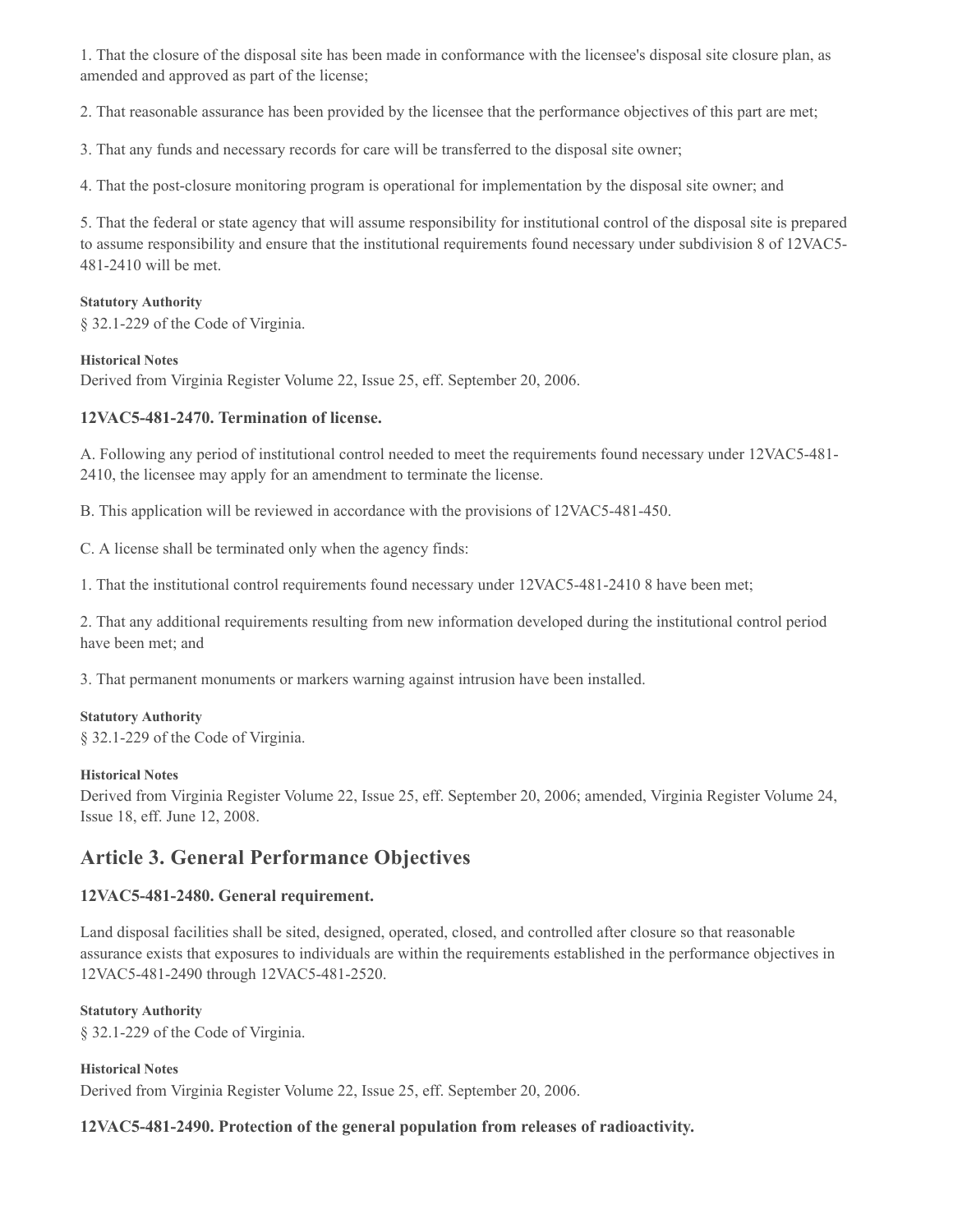Concentrations of radioactive material that may be released to the general environment in ground water, surface water, air, soil, plants, or animals shall not result in an annual dose exceeding an equivalent of 0.25 mSv (25 mrem) to the whole body,  $0.75$  mSv (75 mrem) to the thyroid, and  $0.25$  mSv (25 mrem) to any other organ of any member of the public. Reasonable effort should be made to maintain releases of radioactivity in effluents to the general environment ALARA.

## **Statutory Authority**

§ 32.1-229 of the Code of Virginia.

#### **Historical Notes**

Derived from Virginia Register Volume 22, Issue 25, eff. September 20, 2006; amended, Virginia Register Volume 24, Issue 18, eff. June 12, 2008.

## **12VAC5-481-2500. Protection of individuals from inadvertent intrusion.**

Design, operation, and closure of the land disposal facility shall ensure protection of any individual inadvertently intruding into the disposal site and occupying the site or contacting the waste at any time after active institutional controls over the disposal site are removed.

#### **Statutory Authority**

§ 32.1-229 of the Code of Virginia.

#### **Historical Notes**

Derived from Virginia Register Volume 22, Issue 25, eff. September 20, 2006.

## **12VAC5-481-2510. Protection of individuals during operations.**

Operations at the land disposal facility shall be conducted in compliance with the standards for radiation protection set out in Part IV (12VAC5-481-600 et seq.) of this chapter, except for releases of radioactivity in effluents from the land disposal facility, that shall be governed by 12VAC5-481-2490. Every reasonable effort should be made to maintain radiation exposures ALARA.

#### **Statutory Authority**

§ 32.1-229 of the Code of Virginia.

#### **Historical Notes**

Derived from Virginia Register Volume 22, Issue 25, eff. September 20, 2006; amended, Virginia Register Volume 24, Issue 18, eff. June 12, 2008.

## **12VAC5-481-2520. Stability of the disposal site after closure.**

The disposal facility shall be sited, designed, used, operated, and closed to achieve long-term stability of the disposal site and to eliminate, to the extent practicable, the need for ongoing active maintenance of the disposal site following closure so that only surveillance, monitoring, or minor custodial care are required.

#### **Statutory Authority**

§ 32.1-229 of the Code of Virginia.

#### **Historical Notes**

Derived from Virginia Register Volume 22, Issue 25, eff. September 20, 2006.

# **Article 4. Technical Requirements for Land Disposal Facilities**

## **12VAC5-481-2530. Disposal site suitability requirements for land disposal.**

Disposal site suitability for near-surface disposal. The primary emphasis in disposal site suitability is given to isolation of wastes and to disposal site features that ensure that the long-term performance objectives are met.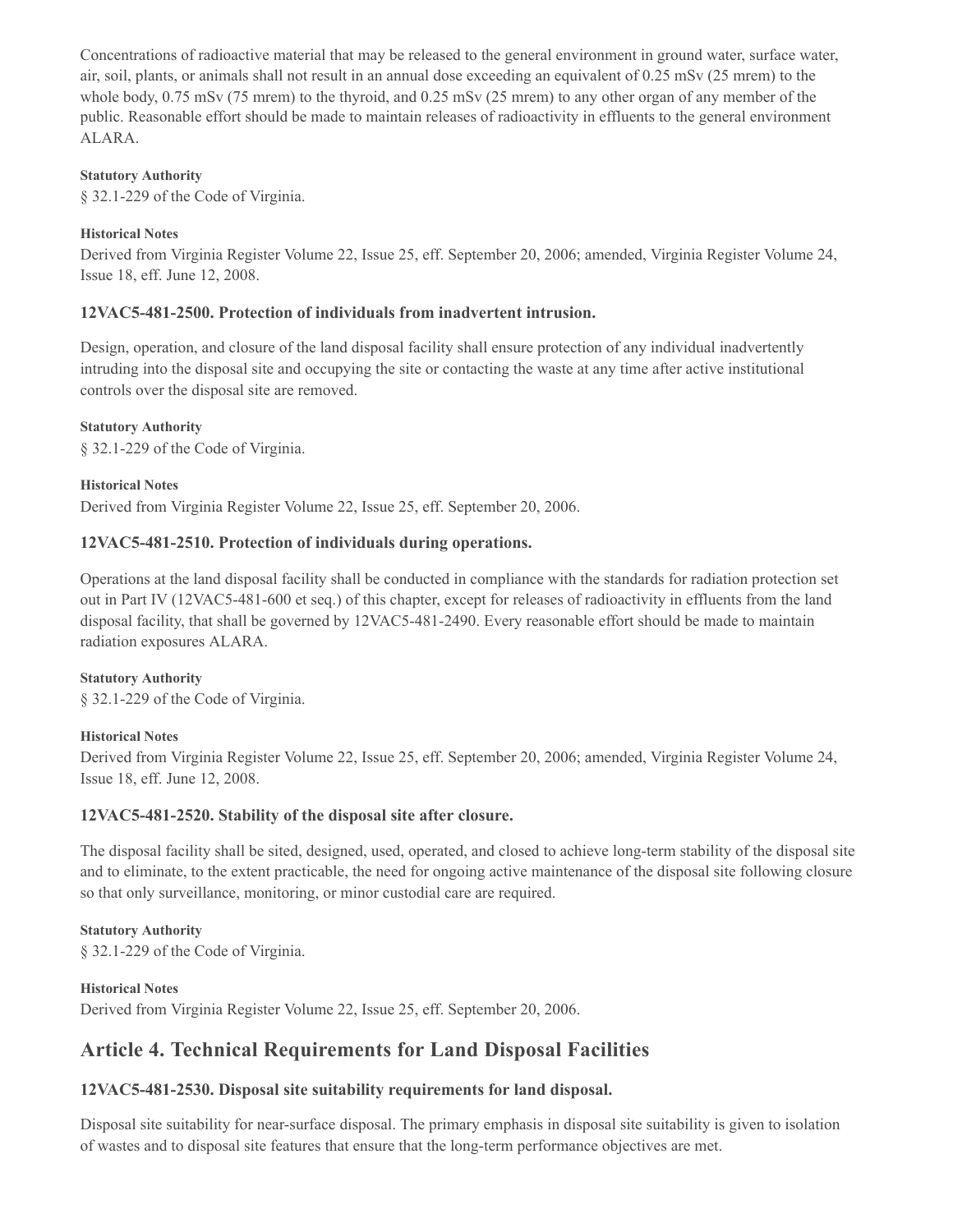1. The disposal site shall be capable of being characterized, modeled, analyzed and monitored.

2. Within the region where the facility is to be located, a disposal site should be selected so that projected population growth and future developments are not likely to affect the ability of the disposal facility to meet the performance objectives of this part.

3. Areas shall be avoided having known natural resources which, if exploited, would result in failure to meet the performance objectives of this part.

4. The disposal site shall be generally well drained and free of areas of flooding or frequent ponding. Waste disposal shall not take place in a 100-year flood plain, coastal high-hazard area or wetland, as defined in federal Executive Order 11988, "Floodplain Management Guidelines."

5. Upstream drainage areas shall be minimized to decrease the amount of runoff which could erode or inundate waste disposal units.

6. The disposal site shall provide sufficient depth to the water table that ground water intrusion, perennial or otherwise, into the waste will not occur. The agency will consider an exception to this requirement to allow disposal below the water table if it can be conclusively shown that disposal site characteristics will result in molecular diffusion being the predominant means of radionuclide movement and the rate of movement will result in the performance objectives being met. In no case will waste disposal be permitted in the zone of fluctuation of the water table.

7. The hydrogeologic unit used for disposal shall not discharge ground water to the surface within the disposal site.

8. Areas shall be avoided where tectonic processes such as faulting, folding, seismic activity, or vulcanism may occur with such frequency and extent to significantly affect the ability of the disposal site to meet the performance objectives of this part or may preclude defensible modeling and prediction of long-term impacts.

9. Areas shall be avoided where surface geologic processes such as mass wasting, erosion, slumping, landsliding, or weathering occur with such frequency and extent to significantly affect the ability of the disposal site to meet the performance objectives of this part, or may preclude defensible modeling and prediction of long-term impacts.

10. The disposal site must not be located where nearby facilities or activities could adversely impact the ability of the site to meet the performance objectives of this part or significantly mask the environmental monitoring program.

## **Statutory Authority**

§ 32.1-229 of the Code of Virginia.

## **Historical Notes**

Derived from Virginia Register Volume 22, Issue 25, eff. September 20, 2006; amended, Virginia Register Volume 24, Issue 18, eff. June 12, 2008.

## **12VAC5-481-2540. Disposal site design for land disposal.**

Disposal site design for near-surface disposal.

1. Site design features shall be directed toward long-term isolation and avoidance of the need for continuing active maintenance after site closure.

2. The disposal site design and operation shall be compatible with the disposal site closure and stabilization plan and lead to disposal site closure that provides reasonable assurance that the performance objectives will be met.

3. The disposal site shall be designed to complement and improve, where appropriate, the ability of the disposal site's natural characteristics to assure that the performance objectives will be met.

4. Covers shall be designed to minimize to the extent practicable water infiltration, to direct percolating or surface water away from the disposed waste, and to resist degradation by surface geologic processes and biotic activity.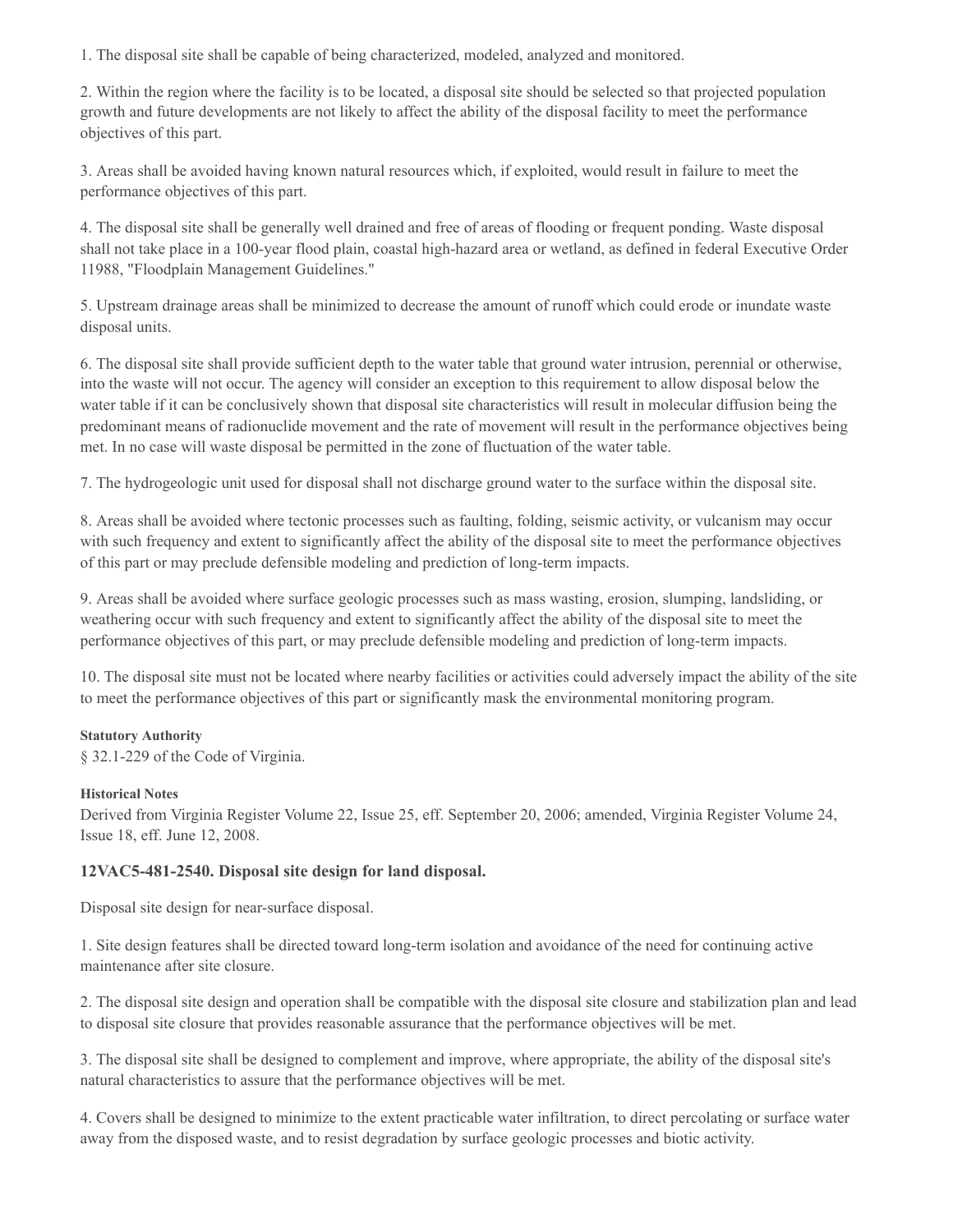5. Surface features shall direct surface water drainage away from disposal units at velocities and gradients that will not result in erosion that will require ongoing active maintenance in the future.

6. The disposal site shall be designed to minimize to the extent practicable the contact of water with waste during storage, the contact of standing water with waste during disposal, and the contact of percolating or standing water with wastes after disposal.

#### **Statutory Authority**

§ 32.1-229 of the Code of Virginia.

## **Historical Notes**

Derived from Virginia Register Volume 22, Issue 25, eff. September 20, 2006; amended, Virginia Register Volume 24, Issue 18, eff. June 12, 2008.

## **12VAC5-481-2550. Land disposal facility operation and disposal site closure.**

Near-surface disposal facility operation and disposal site closure.

1. Wastes designated as Class A pursuant to these regulations shall be segregated from other wastes by placing in disposal units which are sufficiently separated from disposal units for the other waste classes so that any interaction between Class A wastes and other wastes will not result in the failure to meet the performance objectives of this part. This segregation is not necessary for Class A wastes if they meet the stability requirements of these regulations.

2. Wastes designated as Class C pursuant to these regulations shall be disposed of so that the top of the waste is a minimum of 5 meters below the top surface of the cover or must be disposed of with intruder barriers that are designed to protect against an inadvertent intrusion for at least 500 years.

3. Except as provided in subdivision 12 of this subsection, only waste classified as Class A, B, or C shall be acceptable for near-surface disposal. All waste shall be disposed of in accordance with requirements of 4 through 11 of this subsection.

4. Wastes shall be emplaced in a manner that maintains the package integrity during emplacement, minimizes the void spaces between packages, and permits the void spaces to be filled.

5. Void spaces between waste packages shall be filled with earth or other material to reduce future subsidence within the fill.

6. Waste shall be placed and covered in a manner that limits the radiation dose rate at the surface of the cover to levels that at a minimum will permit the licensee to comply with all provisions of 12VAC5-481-640 at the time the license is transferred pursuant to 12VAC5-481-2460.

7. The boundaries and locations of each disposal unit shall be accurately located and mapped by means of a land survey. Near-surface disposal units shall be marked in such a way that the boundaries of each unit can be easily defined. Three permanent survey marker control points, referenced to United States Geological Survey (USGS) or National Geodetic Survey (NGS) survey control stations, shall be established on the site to facilitate surveys. The USGS or NGS control stations shall provide horizontal and vertical controls as checked against USGS or NGS record files.

8. A buffer zone of land shall be maintained between any buried waste and the disposal site boundary and beneath the disposed waste. The buffer zone shall be of adequate dimensions to carry out environmental monitoring activities specified in 12VAC5-481-2560 C and take mitigative measures if needed.

9. Closure and stabilization measures as set forth in the approved site closure plan shall be carried out as each disposal unit is filled and covered.

10. Active waste disposal operations shall not have an adverse effect on completed closure and stabilization measures.

11. Only wastes containing or contaminated with radioactive material shall be disposed of at the disposal site.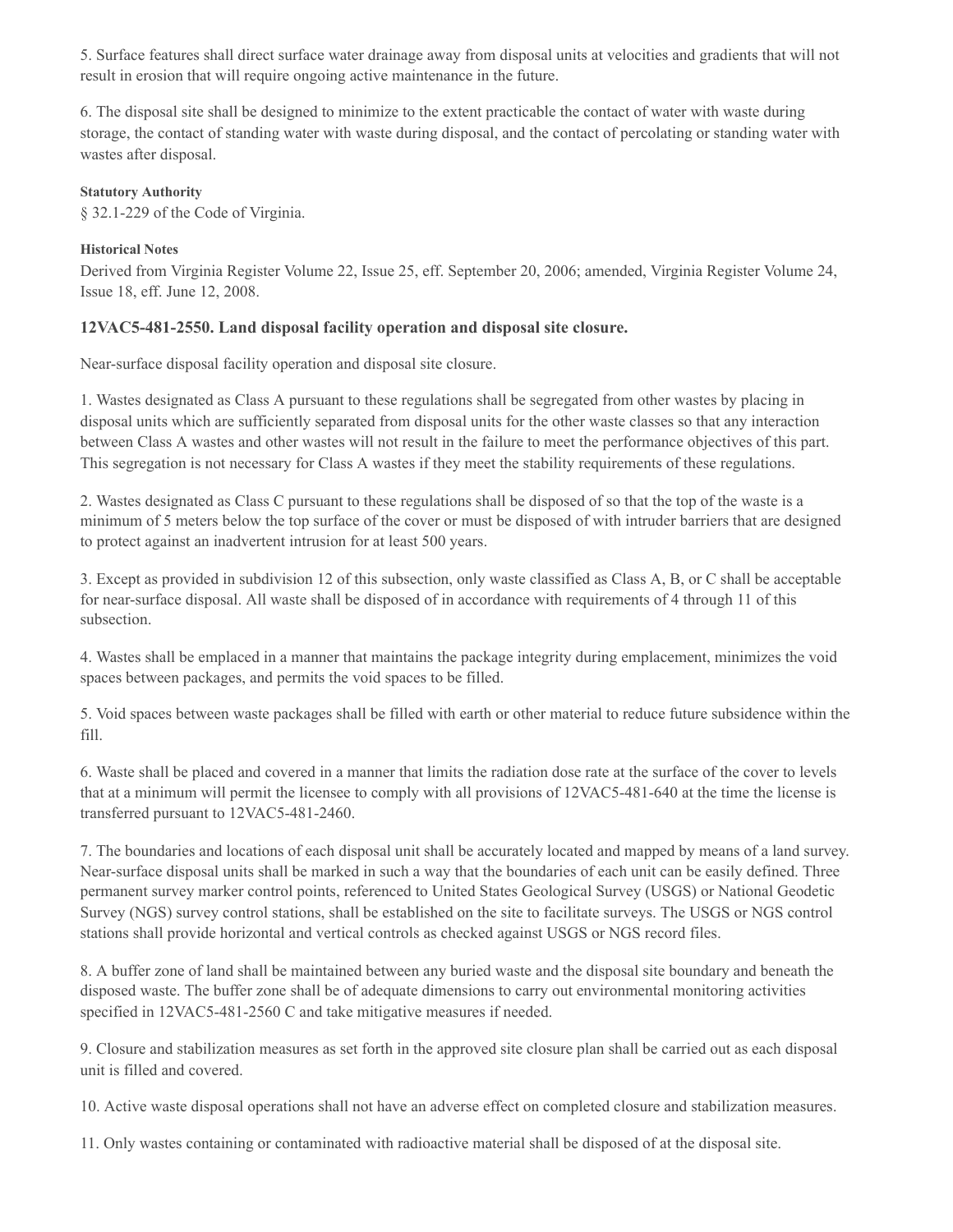12. Proposals for disposal of waste that is not generally acceptable for near-surface disposal because the waste form and disposal methods must be different and, in general, more stringent than those specified for Class C waste, may be submitted to the agency for approval.

#### **Statutory Authority**

§ 32.1-229 of the Code of Virginia.

## **Historical Notes**

Derived from Virginia Register Volume 22, Issue 25, eff. September 20, 2006; amended, Virginia Register Volume 24, Issue 18, eff. June 12, 2008.

## **12VAC5-481-2560. Environmental monitoring.**

A. At the time a license application is submitted, the applicant shall have conducted a preoperational monitoring program to provide basic environmental data on the disposal site characteristics. The applicant shall obtain information about the ecology, meteorology, climate, hydrology, geology including geophysics and geotechnical engineering, geochemistry, and seismology of the disposal site. For those characteristics that are subject to seasonal variation, data must cover at least a 12-month period.

B. During the land disposal facility site construction and operation, the licensee shall maintain an environmental monitoring program. Measurements and observations must be made and recorded to provide data to evaluate the potential health and environmental impacts during both the construction and the operation of the facility and to enable the evaluation of long-term effects and the need for mitigative measures. The monitoring system must be capable of providing early warning of releases of waste from the disposal site before they leave the site boundary.

C. After the disposal site is closed, the licensee responsible for post-operational surveillance of the disposal site shall maintain a monitoring system based on the operating history and the closure and stabilization of the disposal site. The monitoring system must be capable of providing early warning of releases of waste from the disposal site before they leave the site boundary.

D. The licensee shall have plans for taking corrective measures if the environmental monitoring program detects migration of waste which would indicate that the performance objectives may not be met.

#### **Statutory Authority**

§ 32.1-229 of the Code of Virginia.

**Historical Notes**

Derived from Virginia Register Volume 22, Issue 25, eff. September 20, 2006.

## **12VAC5-481-2570. Alternative requirements for design and operations.**

The agency may, upon request or on its own initiative, authorize provisions other than those set forth in 12VAC5-481- 2540 through 12VAC5-481-2560 for the segregation and disposal of waste and for the design and operation of a land disposal facility on a specific basis, if it finds reasonable assurance of compliance with the performance objectives of this part.

# **Statutory Authority** § 32.1-229 of the Code of Virginia.

**Historical Notes**

Derived from Virginia Register Volume 22, Issue 25, eff. September 20, 2006.

# **12VAC5-481-2571. Waste classification.**

A. Considerations. Determination of the classification of radioactive waste involves two considerations. First, consideration must be given to the concentration of long-lived radionuclides (and their shorter-lived precursors) whose potential hazard will persist long after such precautions as institutional controls, improved waste form, and deeper disposal have ceased to be effective. These precautions delay the time when long-lived radionuclides could cause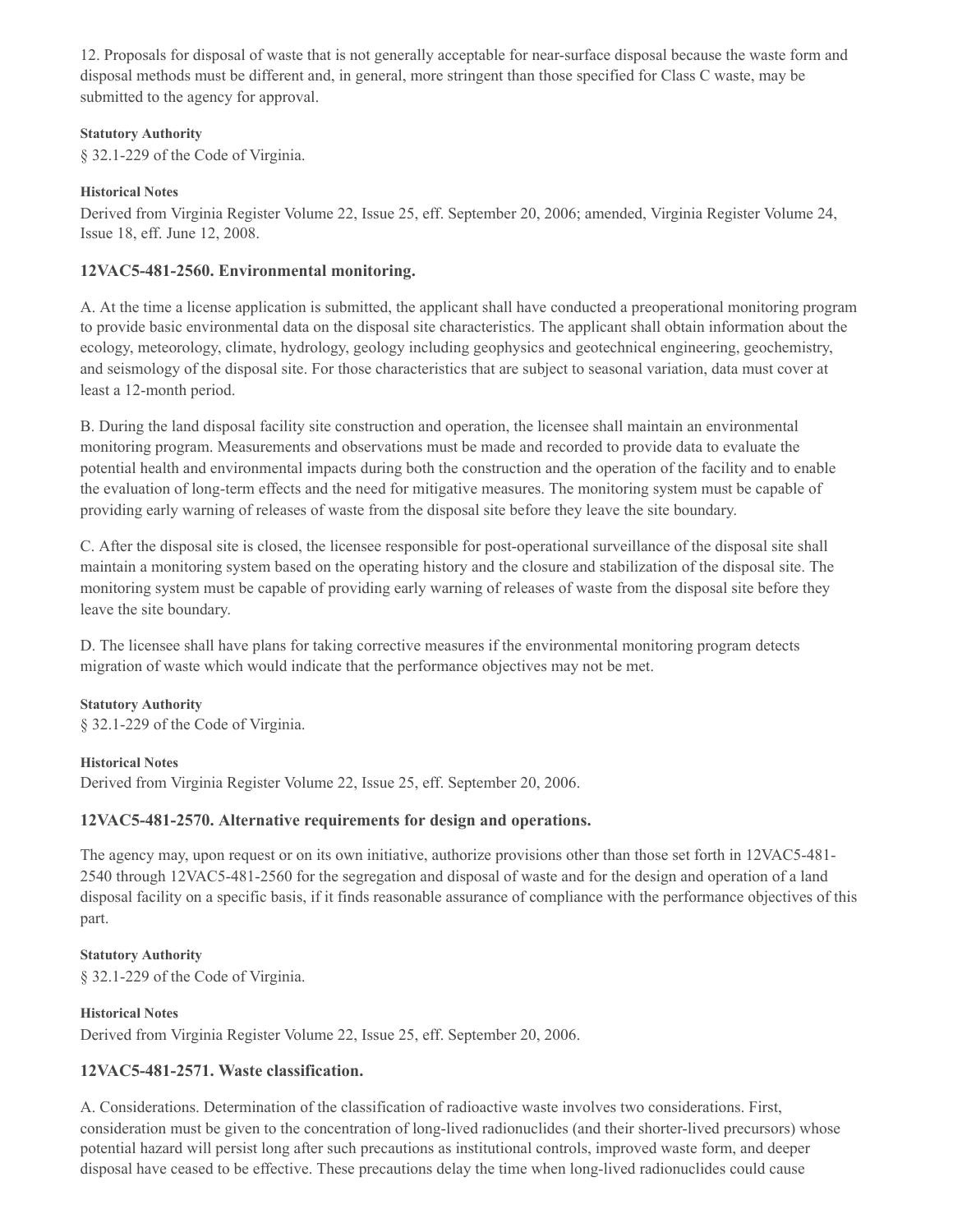exposures. In addition, the magnitude of the potential dose is limited by the concentration and availability of the radionuclide at the time of exposure. Second, consideration must be given to the concentration of shorter-lived radionuclides for which requirements on institutional controls, waste form, and disposal methods are effective.

## B. Classes of waste.

1. Class A waste is waste that is usually segregated from other waste classes at the disposal site. The physical form and characteristics of Class A waste must meet the minimum requirements set forth in 12VAC5-481-2572 A. If Class A waste also meets the stability requirements set forth in 12VAC5-481-2572 B, it is not necessary to segregate the waste for disposal.

2. Class B waste is waste that must meet more rigorous requirements on waste form to ensure stability after disposal. The physical form and characteristics of Class B waste must meet both the minimum and stability requirements set forth in 12VAC5-481-2572.

3. Class C waste is waste that not only must meet more rigorous requirements on waste form to ensure stability but also requires additional measures at the disposal facility to protect against inadvertent intrusion. The physical form and characteristics of Class C waste must meet both the minimum and stability requirements set forth 12VAC5-481-2572.

4. Waste that is not generally acceptable for near-surface disposal is waste for which form and disposal methods must be different, and in general more stringent, than those specified for Class C waste. In the absence of specific requirements in this part, such waste must be disposed of in a geologic repository as defined in 10 CFR Part 60 or 63 unless proposals for disposal of such waste in a disposal site licensed pursuant to this part are approved by the agency.

C. Classification determined by long-lived radionuclides. If radioactive waste contains only radionuclides listed in Table 2, classification shall be determined as follows:

1. If the concentration does not exceed 0.1 times the value in Table 2, the waste is Class A.

2. If the concentration exceeds 0.1 times the value in Table 2 but does not exceed the value in Table 3, the waste is Class C.

3. If the concentration exceeds the value in Table 2, the waste is not generally acceptable for near-surface disposal.

4. For wastes containing mixtures of radionuclides listed in Table 2, the total concentration shall be determined by the sum of fractions rule described in subsection G of this section.

#### Table 2

Long Lived Radionuclides Waste Concentration

| Radionuclide                                                               | Concentration curies per cubic meter |
|----------------------------------------------------------------------------|--------------------------------------|
| $C-14$                                                                     | 8                                    |
| C-14 in activated metal                                                    | 80                                   |
| Ni-59 in activated metal                                                   | 220                                  |
| Nb-94 in activated metal                                                   | 0.2                                  |
| Tc-99                                                                      | 3                                    |
| $I-129$                                                                    | 0.08                                 |
| Alpha emitting transuranic nuclides with half-life<br>greater than 5 years | 1100                                 |
| Pu-241                                                                     | 13,500                               |
| $Cm-242$                                                                   | 120,000                              |

Units are nanocuries per gram.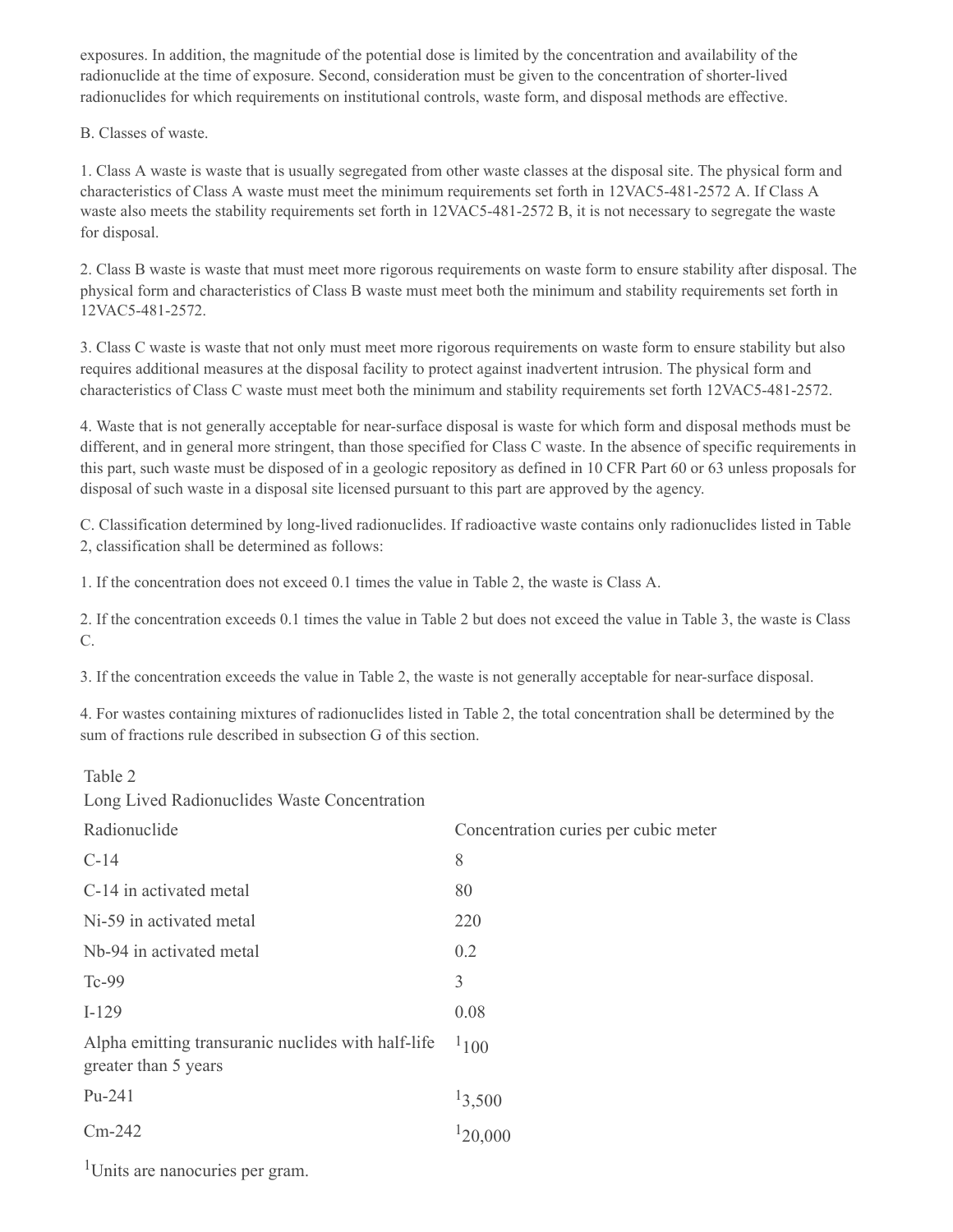D. Classification determined by short-lived radionuclides. If radioactive waste does not contain any of the radionuclides listed in Table 2, classification shall be determined based on the concentrations shown in Table 3. However, as specified in subsection F of this section, if radioactive waste does not contain any nuclides listed in either Table 2 or 3, it is Class A.

1. If the concentration does not exceed the value in Column 1, the waste is Class A.

2. If the concentration exceeds the value in Column 1, but does not exceed the value in Column 2, the waste is Class B.

3. If the concentration exceeds the value in Column 2, but does not exceed the value in Column 3, the waste is Class C.

4. If the concentration exceeds the value in Column 3, the waste is not generally acceptable for near-surface disposal.

5. For wastes containing mixtures of the nuclides listed in Table 3, the total concentration shall be determined by the sum of fractions rule described in subsection G of this section.

## Table 3

Short Lived Radionuclide Waste Concentration

| Radionuclide                                             | Concentration, curies per cubic meter |        |        |
|----------------------------------------------------------|---------------------------------------|--------|--------|
|                                                          | Col. 1                                | Col. 2 | Col. 3 |
| Total of all nuclides with less than 5 year<br>half-life | 700                                   | (1)    | (1)    |
| $H-3$                                                    | 40                                    | (1)    | (1)    |
| $Co-60$                                                  | 700                                   | (1)    | (1)    |
| $Ni-63$                                                  | 3.5                                   | 70     | 700    |
| Ni-63 in activated metal                                 | 35                                    | 700    | 7000   |
| $Sr-90$                                                  | 0.04                                  | 150    | 7000   |
| $Cs-137$                                                 |                                       | 44     | 4600   |

<sup>1</sup>There are no limits established for these radionuclides in Class B or C wastes. Practical considerations such as the effects of external radiation and internal heat generation on transportation, handling, and disposal will limit the concentrations for these wastes. These wastes shall be Class B unless the concentrations of other nuclides in Table 3 determine the waste to the Class C independent of these nuclides.

E. Classification determined by both long- and short-lived radionuclides. If radioactive waste contains a mixture of radionuclides, some of which are listed in Table 2, and some of which are listed in Table 3, classification shall be determined as follows:

1. If the concentration of a nuclide listed in Table 2 does not exceed 0.1 times the value listed in Table 2, the class shall be that determined by the concentration of nuclides listed in Table 3.

2. If the concentration of a nuclide listed in Table 2 exceeds 0.1 times the value listed in Table 2 but does not exceed the value in Table 2, the waste shall be Class C, provided the concentration of nuclides listed in Table 3 does not exceed the value shown in Column 3 of Table 3.

F. Classification of wastes with radionuclides other than those listed in Tables 2 and 3. If radioactive waste does not contain any nuclides listed in either Table 2 or 3, it is Class A.

G. The sum of the fractions rule for mixtures of radionuclides. For determining classification for waste that contains a mixture of radionuclides, it is necessary to determine the sum of fractions by dividing each nuclide's concentration by the appropriate limit and adding the resulting values. The appropriate limits must all be taken from the same column of the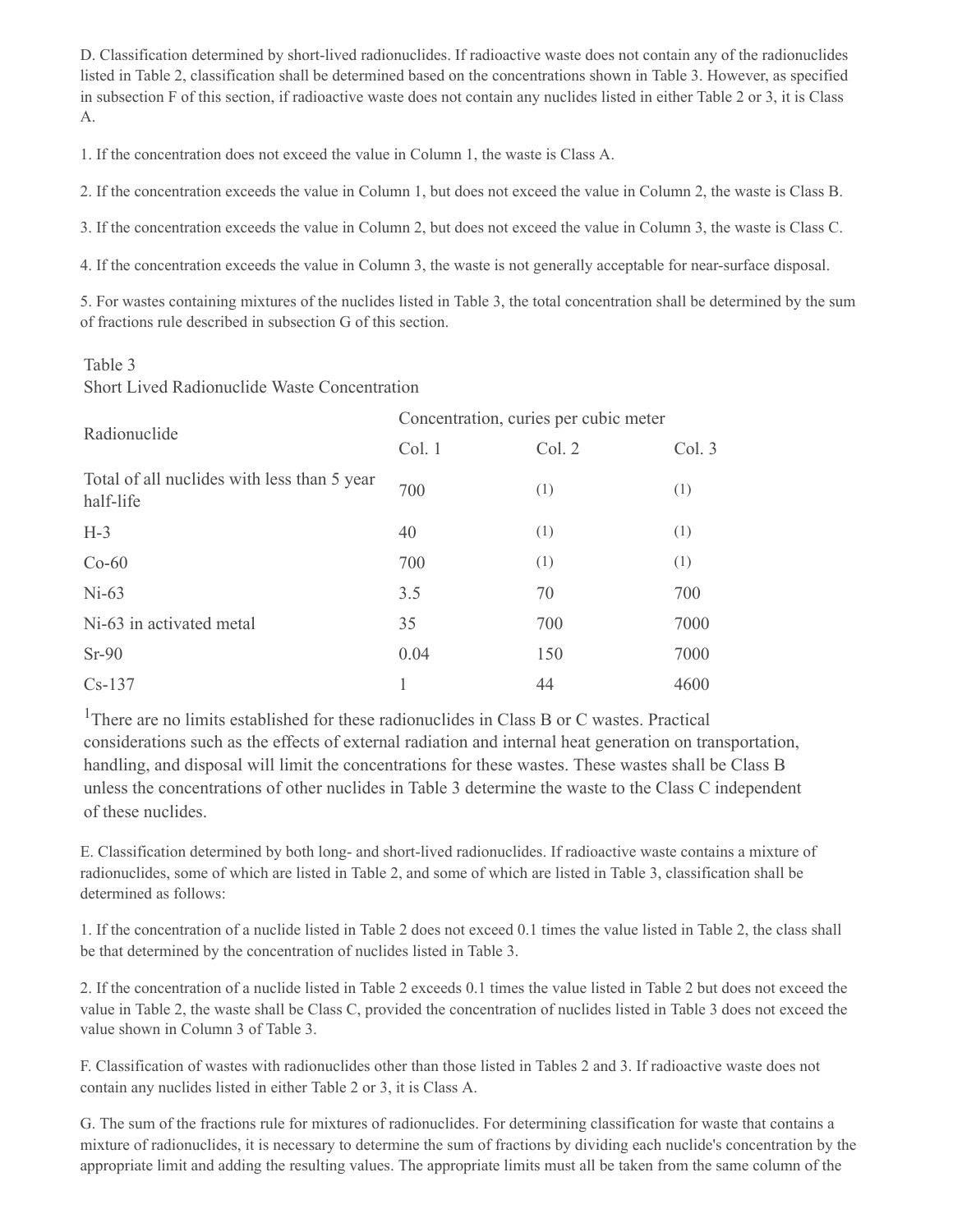same table. The sum of the fractions for the column must be less than 1.0 if the waste class is to be determined by that column. Example: A waste contains Sr-90 in a concentration of 50 Ci/m<sup>3</sup> and Cs-137 in a concentration of 22 Ci/m<sup>3</sup>. Since the concentrations both exceed the values in Column 1, Table 2, they must be compared to Column 2 values. For Sr-90 fraction 50/150=0.33; for Cs-137 fraction, 22/44=0.5; the sum of the fractions=0.83. Since the sum is less than 1.0, the waste is Class B.

H. Determination of concentrations in wastes. The concentration of a radionuclide may be determined by indirect methods such as use of scaling factors that relate the inferred concentration of one radionuclide to another that is measured, or radionuclide material accountability, if there is reasonable assurance that the indirect methods can be correlated with actual measurements. The concentration of a radionuclide may be averaged over the volume of the waste, or weight of the waste if the units are expressed as nanocuries per gram.

### **Statutory Authority**

§ 32.1-229 of the Code of Virginia.

#### **Historical Notes**

Derived from Virginia Register Volume 24, Issue 18, eff. June 12, 2008.

## **12VAC5-481-2572. Waste characteristics.**

A. The following requirements are minimum requirements for all classes of waste and are intended to facilitate handling at the disposal site and provide protection of health and safety of personnel at the disposal site.

1. Waste must not be packaged for disposal in cardboard or fiberboard boxes.

2. Liquid waste must be solidified or packaged in sufficient absorbent material to absorb twice the volume of the liquid.

3. Solid waste containing liquid shall contain as little freestanding and noncorrosive liquid as is reasonably achievable, but in no case shall the liquid exceed 1.0% of the volume.

4. Waste must not be readily capable of detonation or of explosive decomposition or reaction at normal pressures and temperatures, or of explosive reaction with water.

5. Waste must not contain, or be capable of generating, quantities of toxic gases, vapors, or fumes harmful to persons transporting, handling, or disposing of the waste. This does not apply to radioactive gaseous waste packaged in accordance with subdivision 7 of this subsection.

6. Waste must not be pyrophoric. Pyrophoric materials contained in waste shall be treated, prepared, and packaged to be nonflammable.

7. Waste in a gaseous form must be packaged at a pressure that does not exceed 1.5 atmospheres at 20°C. Total activity must not exceed 100 curies per container.

8. Waste containing hazardous, biological, pathogenic, or infectious material must be treated to reduce to the maximum extent practicable the potential hazard from the nonradiological materials.

B. The requirements in this section are intended to provide stability of the waste. Stability is intended to ensure that the waste does not structurally degrade and affect overall stability of the site through slumping, collapse, or other failure of the disposal unit and thereby lead to water infiltration. Stability is also a factor in limiting exposure to an inadvertent intruder, since it provides a recognizable and nondispersible waste.

1. Waste must have structural stability. A structurally stable waste form will generally maintain its physical dimensions and its form, under the expected disposal conditions such as weight of overburden and compaction equipment, the presence of moisture, and microbial activity, and internal factors such as radiation effects and chemical changes. Structural stability can be provided by the waste form itself, processing the waste to a stable form, or placing the waste in a disposal container or structure that provides stability after disposal.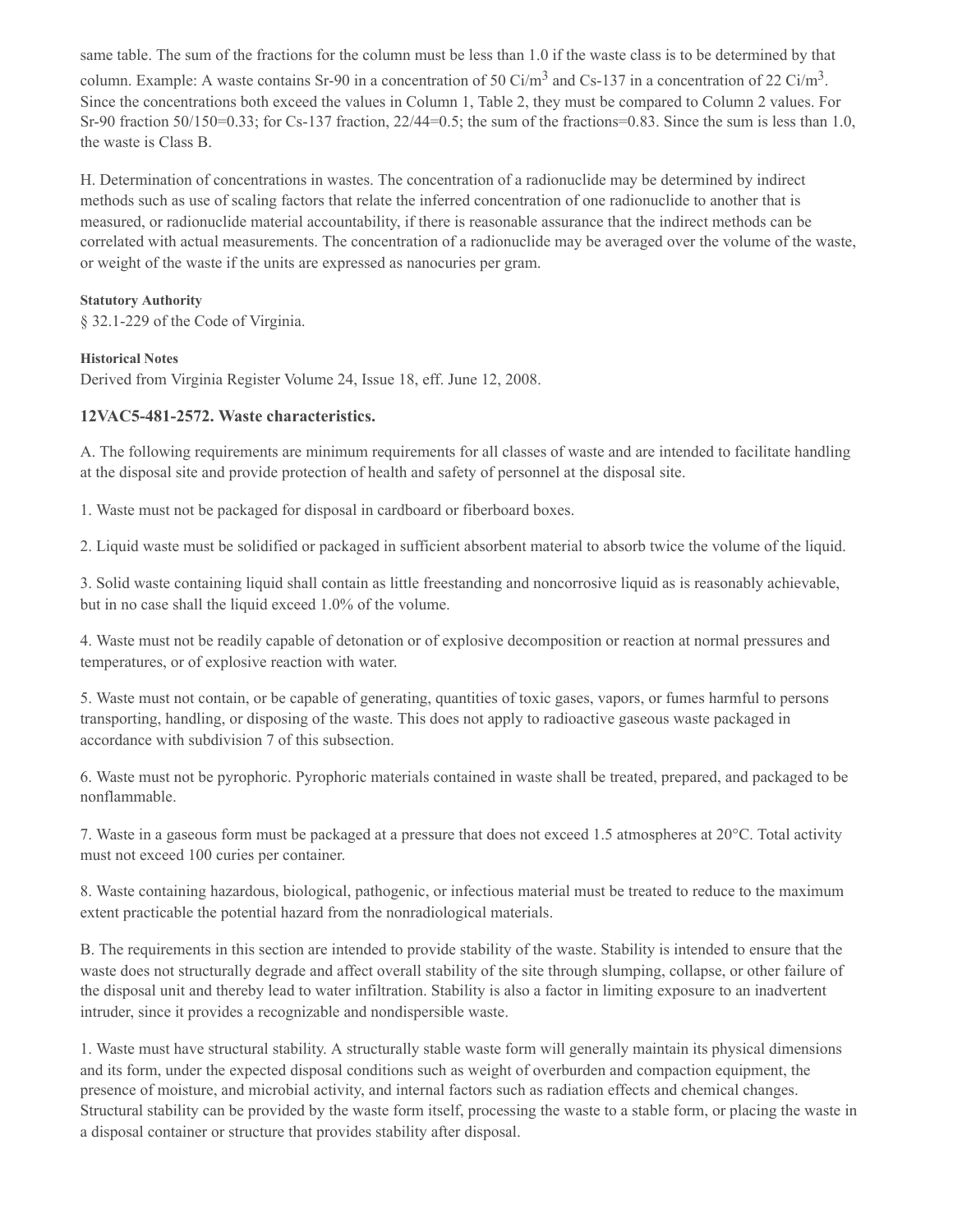2. Notwithstanding the provisions in subdivision A 2 and A 3 of this section, liquid wastes, or wastes containing liquid, must be converted into a form that contains as little freestanding and noncorrosive liquid as is reasonably achievable, but in no case shall the liquid exceed 1.0% of the volume of the waste when the waste is in a disposal container designed to ensure stability, or 0.5% of the volume of the waste for waste processed to a stable form.

3. Void spaces within the waste and between the waste and its package must be reduced to the extent practicable.

#### **Statutory Authority**

§ 32.1-229 of the Code of Virginia.

## **Historical Notes**

Derived from Virginia Register Volume 24, Issue 18, eff. June 12, 2008.

## **12VAC5-481-2573. Labeling.**

Each package of waste must be clearly labeled to identify whether it is Class A waste, Class B waste, or Class C waste, in accordance with 12VAC5-481-2571.

**Statutory Authority**

§ 32.1-229 of the Code of Virginia.

#### **Historical Notes**

Derived from Virginia Register Volume 24, Issue 18, eff. June 12, 2008.

## **12VAC5-481-2580. Institutional requirements.**

A. Land ownership. Disposal of waste received from other persons may be permitted only on land owned in fee by the federal or a state government.

B. Institutional control. The land owner or custodial agency shall conduct an institutional control program to physically control access to the disposal site following transfer of control of the disposal site from the disposal site operator. The institutional control program shall also include, but not be limited to, conducting an environmental monitoring program at the disposal site, periodic surveillance, minor custodial care, and other requirements as determined by the agency; and administration of funds to cover the costs for these activities. The period of institutional controls will be determined by the agency, but institutional controls may not be relied upon for more than 100 years following transfer of control of the disposal site to the owner.

**Statutory Authority** § 32.1-229 of the Code of Virginia.

#### **Historical Notes**

Derived from Virginia Register Volume 22, Issue 25, eff. September 20, 2006.

## **12VAC5-481-2590. Alternative requirements for waste classification and characteristics.**

The agency licensing a low-level disposal facility may, upon request or on its own initiative, authorize other provisions for the classification and characteristics of waste on a specific basis, if, after evaluation of the specific characteristics of the waste, disposal site, method of disposal, it finds reasonable assurance of compliance with the performance objectives specified in this part.

#### **Statutory Authority**

§ 32.1-229 of the Code of Virginia.

#### **Historical Notes**

Derived from Virginia Register Volume 22, Issue 25, eff. September 20, 2006.

# **Article 5. Financial Assurances**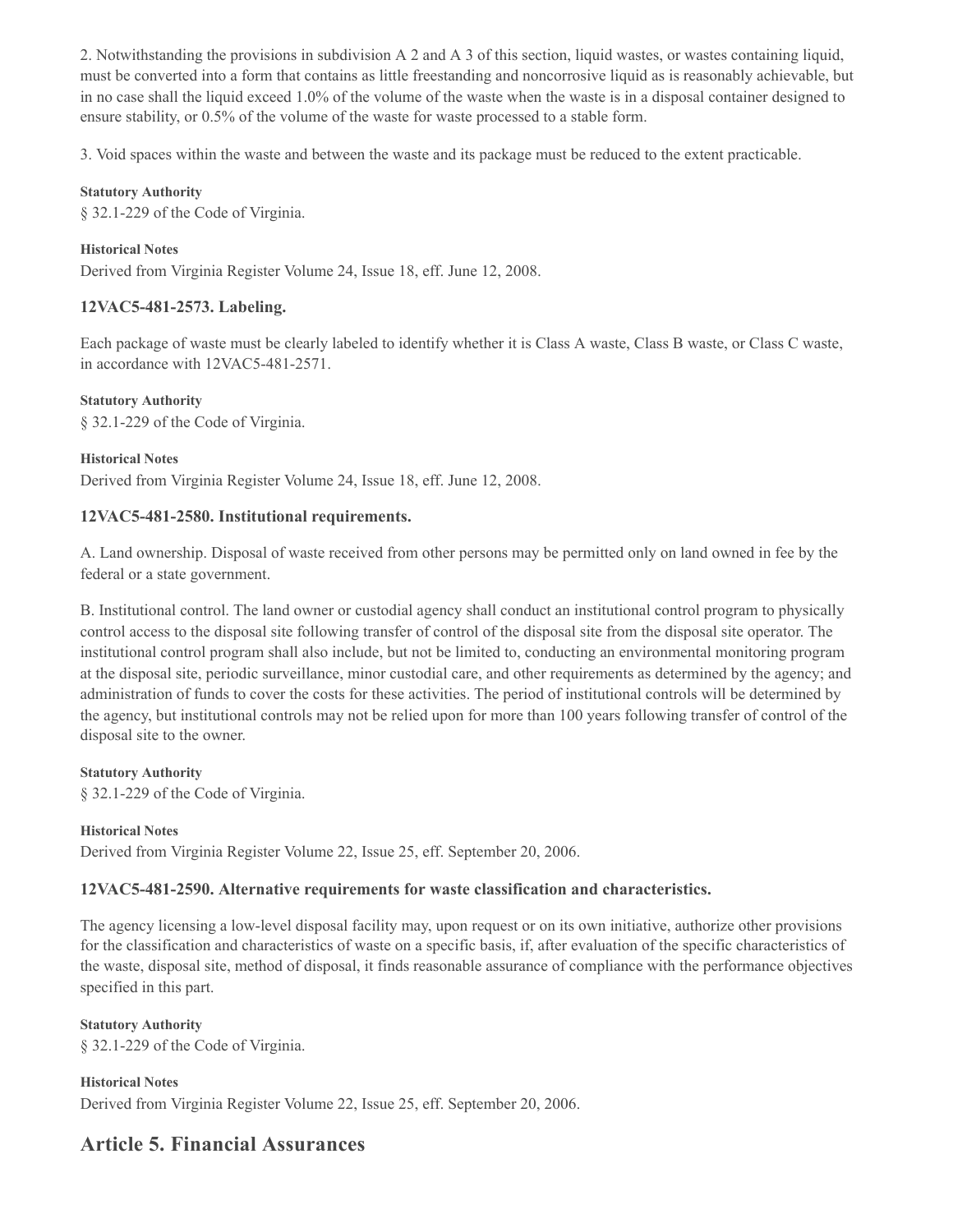## **12VAC5-481-2600. Applicant qualifications and assurances.**

Each applicant shall show that it either possesses the necessary funds or has reasonable assurance of obtaining the necessary funds, or by a combination of the two, to cover the estimated costs of conducting all licensed activities over the planned operating life of the project, including costs of construction and disposal.

#### **Statutory Authority**

§ 32.1-229 of the Code of Virginia.

## **Historical Notes**

Derived from Virginia Register Volume 22, Issue 25, eff. September 20, 2006.

## **12VAC5-481-2610. Funding for disposal site closure and stabilization.**

A. The applicant shall provide assurances prior to the commencement of operations that sufficient funds will be available to carry out disposal site closure and stabilization, including: (i) decontamination or dismantlement of land disposal facility structures; and (ii) closure and stabilization of the disposal site so that following transfer of the disposal site to the site owner the need for ongoing active maintenance is eliminated to the extent practicable and only minor custodial care, surveillance, and monitoring are required. These assurances shall be based on agency-approved cost estimates reflecting the agency-approved plan for disposal site closure and stabilization. The applicant's cost estimates must take into account total costs that would be incurred if an independent contractor were hired to perform the closure and stabilization work.

B. In order to avoid unnecessary duplication and expense, the agency will accept financial sureties that have been consolidated with earmarked financial or surety arrangements established to meet requirements of federal or other state agencies (and/or local governmental bodies) for such decontamination, closure, and stabilization. The agency will accept these arrangements only if they are considered adequate to satisfy the requirements of this section and that the portion of the surety that covers the closure of the disposal site is clearly identified and committed for use in accomplishing these activities.

C. The licensee's financial or surety arrangement shall be submitted annually for review by the agency to assure that sufficient funds will be available for completion of the closure plan.

D. The amount of the licensee's financial or surety arrangement shall change in accordance with changes in the predicted costs of closure and stabilization. Factors affecting closure and stabilization cost estimates include inflation, increases in the amount of disturbed land, changes in engineering plans, closure and stabilization that has already been accomplished, and any other conditions affecting costs. The financial or surety arrangement shall be sufficient at all times to cover the costs of closure and stabilization of the disposal units that are expected to be used before the next license renewal.

E. The financial or surety arrangement shall be either open-ended or be written for a specified period of time and shall be automatically renewed unless the person who issues the surety notifies the agency, the beneficiary (the site owner), and the principal (the licensee) not less than 90 days prior to the renewal date of its intention not to renew. In such a situation, the licensee must submit a replacement surety within 30 days after notification of cancellation. If the licensee fails to provide a replacement surety acceptable to the agency, the beneficiary may collect on the original surety.

F. Proof of forfeiture shall not be necessary to collect the surety so that, in the event that the licensee could not provide an acceptable replacement surety within the required time, the surety shall be automatically collected prior to its expiration. The conditions described above shall be clearly stated on any surety instrument.

G. Financial or surety arrangements generally acceptable to the agency include surety bonds, cash deposits, certificates of deposit, deposits of government securities, escrow accounts, irrevocable letters or lines of credit, trust funds, and combinations of the above or such other types of arrangements as may be approved by the agency. Self-insurance, or any arrangement that essentially constitutes self-insurance, will not satisfy the surety requirement for private sector applicants.

H. The licensee's financial or surety arrangement shall remain in effect until the closure and stabilization program has been completed and approved by the agency, and the license has been transferred to the site owner.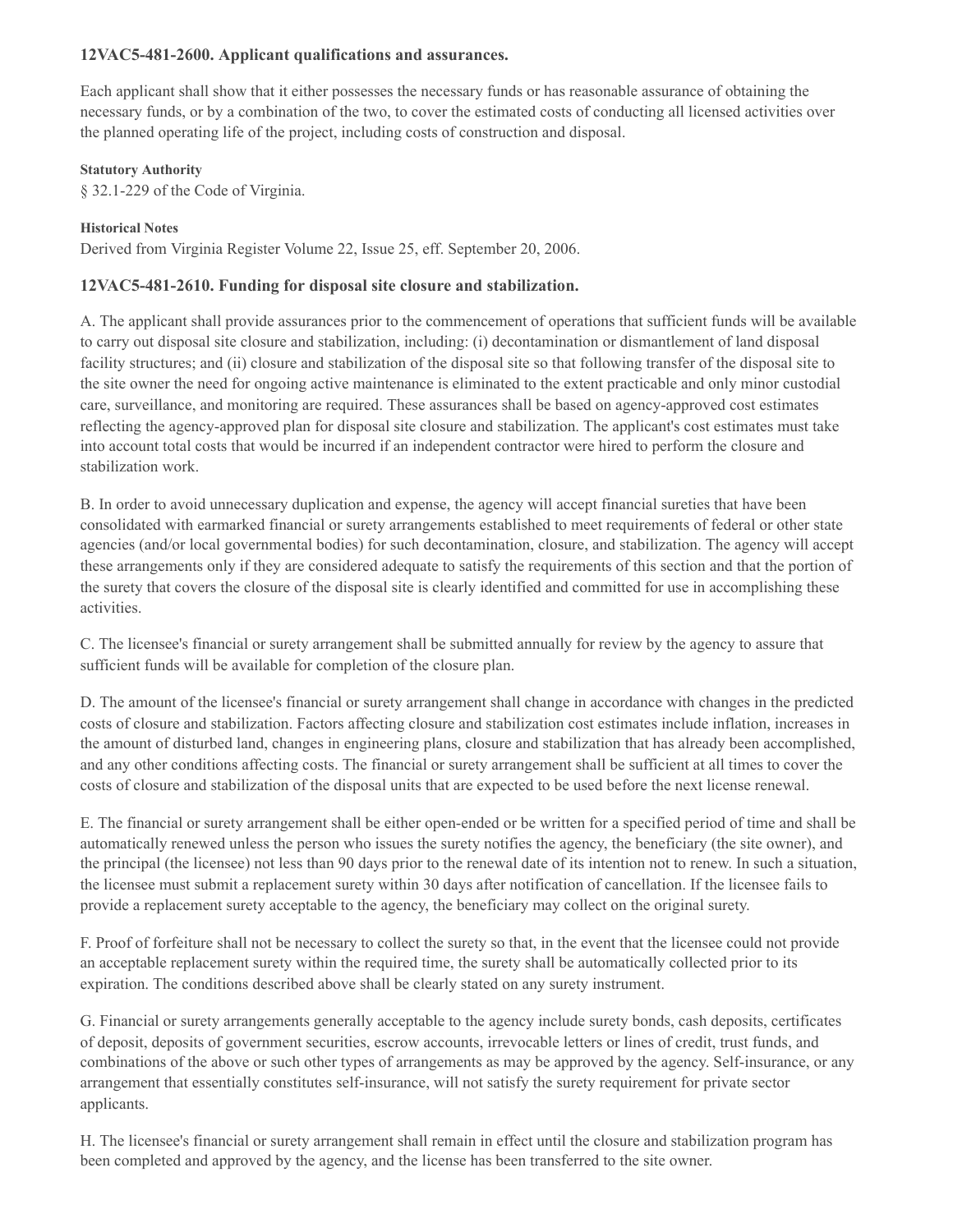#### **Statutory Authority**

§ 32.1-229 of the Code of Virginia.

#### **Historical Notes**

Derived from Virginia Register Volume 22, Issue 25, eff. September 20, 2006.

## **12VAC5-481-2620. Financial assurances for institutional controls.**

A. Prior to the issuance of the license, the applicant shall provide for agency approval, a binding arrangement, between the applicant and the disposal site owner that ensures that sufficient funds will be available to cover the costs of monitoring and any required maintenance during the institutional control period. The binding arrangement shall be reviewed periodically by the agency to ensure that changes in inflation, technology, and disposal facility operations are reflected in the arrangements.

B. Subsequent changes to the binding arrangement specified in subsection A of this section relevant to institutional control shall be submitted to the agency for prior approval.

## **Statutory Authority**

§ 32.1-229 of the Code of Virginia.

#### **Historical Notes**

Derived from Virginia Register Volume 22, Issue 25, eff. September 20, 2006.

# **Article 6. Records, Reports, Tests, and Inspections**

#### **12VAC5-481-2630. Maintenance of records, reports, and transfers.**

A. Each licensee shall maintain any records and make any reports in connection with the licensed activities as may be required by the conditions of the license or by the rules, regulations, and orders of the agency.

B. Records that are required by these regulations or by license conditions shall be maintained for a period specified by the appropriate regulations or by license condition. If a retention period is not otherwise specified, these records must be maintained and transferred to the officials specified in subsection D of this section as a condition of license termination unless the agency otherwise authorizes their disposition.

C. Records that shall be maintained pursuant to this part may be the original or a reproduced copy or microfilm if this reproduced copy or microfilm is capable of producing copy that is clear and legible at the end of the required retention period.

D. Notwithstanding subsections A through C of this section, copies of records of the location and the quantity of wastes contained in the disposal site must be transferred upon license termination to the chief executive of the nearest municipality, the chief executive of the county in which the facility is located, the county zoning board or land development and planning agency, the state governor, and other state, local and federal governmental agencies as designated by the agency at the time of license termination.

E. Following receipt and acceptance of a shipment of waste, the licensee shall record the date of disposal of the waste, the location in the disposal site, the condition of the waste packages as received, any discrepancies between materials listed on the manifest and those received, and any evidence of leaking or damaged packages or radiation or contamination levels in excess of limits specified in United States Department of Transportation and agency regulations. The licensee shall briefly describe any repackaging operations of any of the waste packages included in the shipment, plus any other information required by the agency as a license condition.

F. Each licensee authorized to dispose of waste received from other persons shall file a copy of its financial report or a certified financial statement annually with the agency in order to update the information base for determining financial qualifications.

G. Do the following: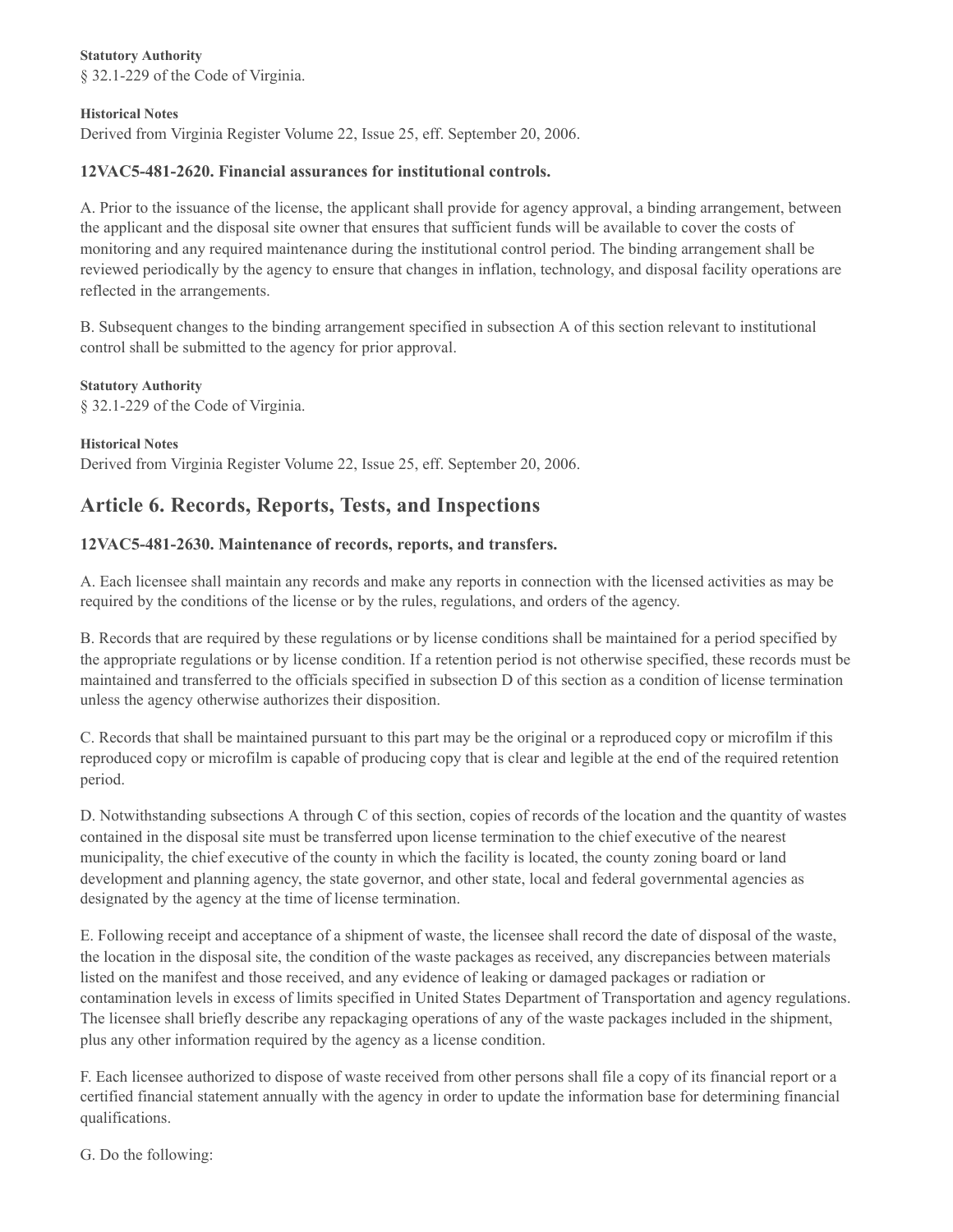1. Each licensee authorized to dispose of waste received from other persons, pursuant to this part, shall submit annual reports to the agency. Reports shall be submitted by the end of the first calendar quarter of each year for the preceding year.

2. The reports shall include:

a. Specification of the quantity of each of the principal contaminants released to unrestricted areas in liquid and in airborne effluents during the preceding year,

b. The results of the environmental monitoring program,

c. A summary of licensee disposal unit survey and maintenance activities,

d. A summary, by waste class, of activities and quantities of radionuclides disposed of,

e. Any instances in which observed site characteristics were significantly different from those described in the application for a license, and

f. Any other information the agency may require.

3. If the quantities of waste released during the reporting period, monitoring results, or maintenance performed are significantly different from those predicted, the report must cover this specifically.

#### **Statutory Authority**

§ 32.1-229 of the Code of Virginia.

#### **Historical Notes**

Derived from Virginia Register Volume 22, Issue 25, eff. September 20, 2006.

## **12VAC5-481-2640. Tests on land disposal facilities.**

Each licensee shall perform, or permit the agency to perform, any tests the agency deems appropriate or necessary for the administration of the regulations in this part, including, but not limited to, tests of:

1. Wastes;

2. Facilities used for the receipt, storage, treatment, handling or disposal of wastes;

3. Radiation detection and monitoring instruments;

4. Other equipment and devices used in connection with the receipt, possession, handling, treatment, storage, or disposal of waste; or

5. Environmental sampling or testing.

## **Statutory Authority**

§ 32.1-229 of the Code of Virginia.

**Historical Notes** Derived from Virginia Register Volume 22, Issue 25, eff. September 20, 2006.

## **12VAC5-481-2650. Agency inspections of land disposal facilities.**

A. Each licensee shall afford to the agency at all reasonable times opportunity to inspect waste not yet disposed of, and the premises, equipment, operations, and facilities in which wastes are received, possessed, handled, treated, stored, or disposed of.

B. Each licensee shall make available to the agency for inspection, upon reasonable notice, records kept by it pursuant to these regulations. Authorized representatives of the agency may copy and take away copies of, for the agency's use, any record required to be kept pursuant to these regulations.